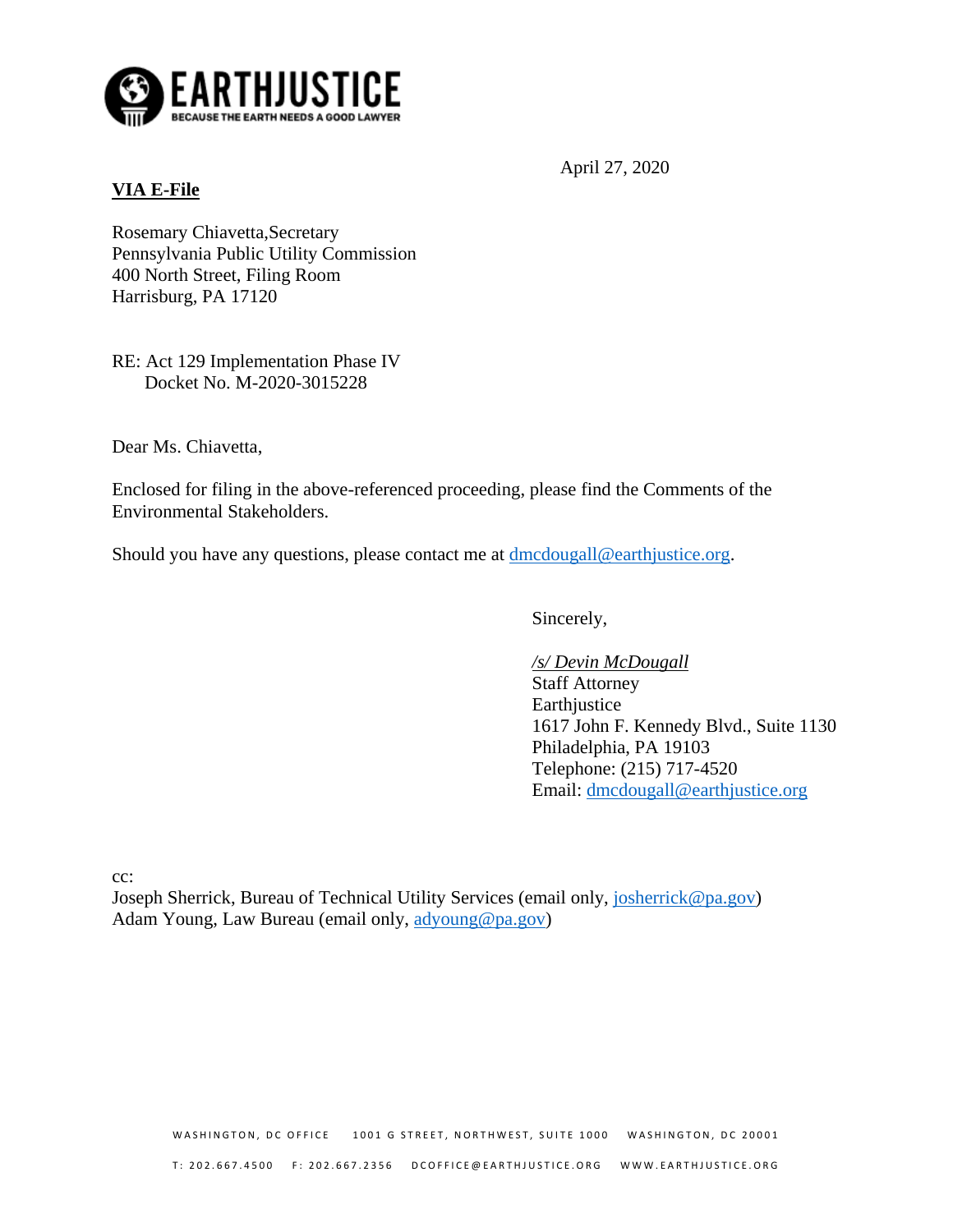#### **BEFORE THE PENNSYLVANIA PUBLIC UTILITIES COMMISSION**

**Act 129 Implementation Phase IV**

**) Docket Nos. M-2020-3015228**

### **COMMENTS OF THE ENVIRONMENTAL STAKEHOLDERS**

**) )**

Sierra Club, Natural Resources Defense Council ("NRDC"), Citizens for Pennsylvania's Future ("PennFuture"), Clean Air Council, Philadelphia Climate Works, POWER, and 350 Philadelphia (hereinafter "Environmental Stakeholders") respectfully submit these comments in response to the Pennsylvania Public Utility Commission's ("Commission" or "PA PUC") Tentative Implementation Order ("Tentative Order") on Phase IV of the Act 129 Energy Efficiency and Conservation Program dated March 12, 2020, for the Commission's consideration in preparing its Final Implementation Order ("Final Order").<sup>[1](#page-1-0)</sup>

### **I. Introduction**

The Environmental Stakeholders continue to support Act  $129<sup>2</sup>$  $129<sup>2</sup>$  $129<sup>2</sup>$  and believe that a wellimplemented program will generate substantial energy efficiency benefits, provide for the just and equitable sharing of those benefits, and harmonize with State and local public policy initiatives to decarbonize our energy system. One key way in which the advancement of these goals could be strengthened in the Final Order is through the Commission disallowing the practice of electric distribution companies ("EDCs") promoting electric-to-fossil fuel-switching as a means of reducing electricity consumption in Phase IV. As discussed in further detail below,

<span id="page-1-0"></span><sup>&</sup>lt;sup>1</sup> Docket M-2020-3015228, Tentative Implementation Order on Phase IV of the Act 129 Energy Efficiency and Conservation Program, Pennsylvania Public Utility Commission, (Mar. 12, 2020).

<span id="page-1-1"></span><sup>2</sup> 66 Pa.C.S. § 2806.1.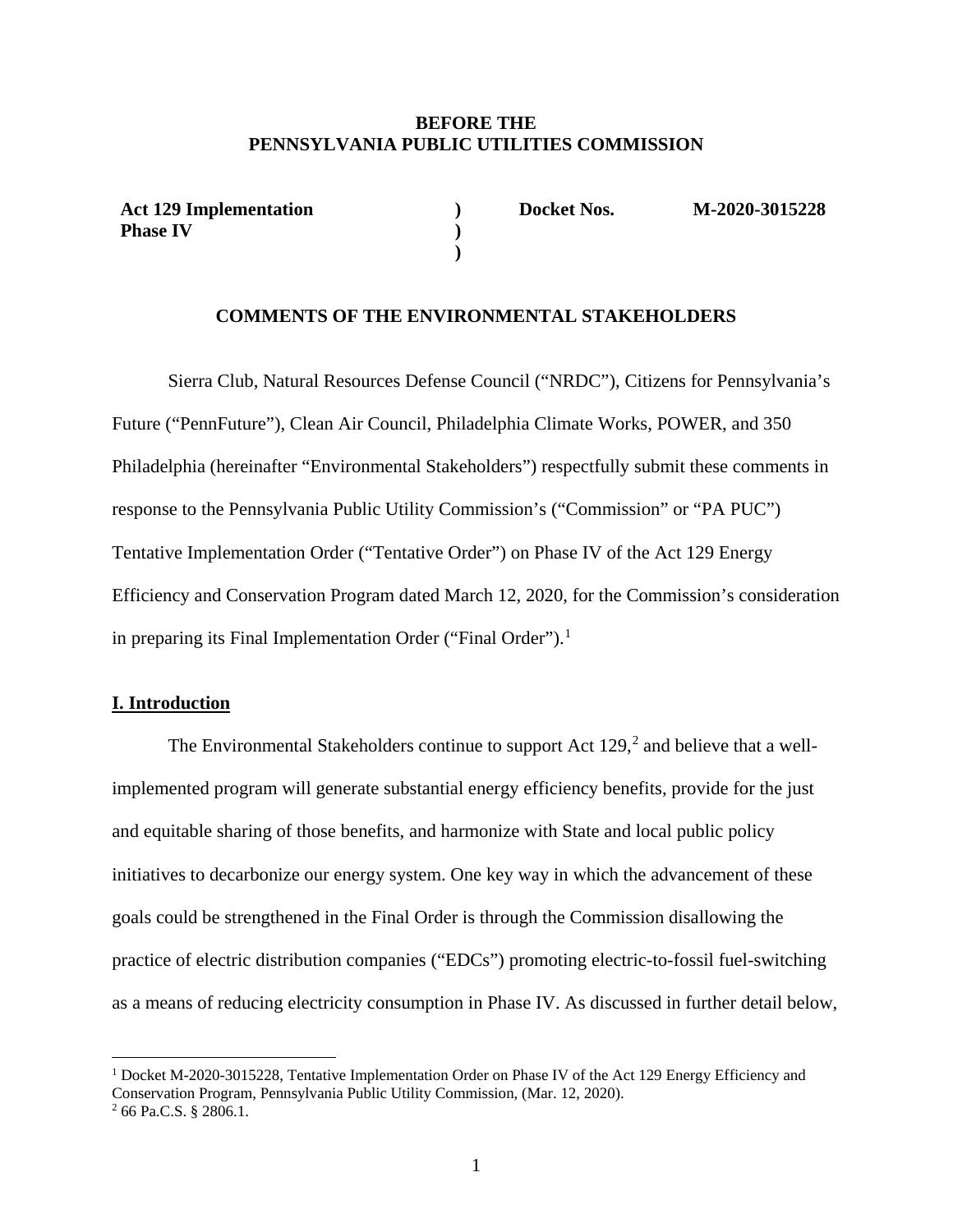the Commission's own report on Phase IV shows that all Phase IV targets can be met and exceeded in a cost-effective fashion without any use of electric-to-fossil fuel-switching.<sup>[3](#page-2-0)</sup> Moreover, declining to promote electric-to-fossil fuel switching is a prudent means of avoiding inconsistency with State and local public policies towards decarbonization and market and technology trends supporting building electrification.

Additionally, the implementation of consumption reduction and peak demand reduction programs could be strengthened in order to achieve greater energy efficiency benefits and a more just distribution of those benefits. First, the Commission should allow beneficial electrification programs in Phase IV, which can help reduce net energy usage and improve indoor air quality. Second, the Commission should allow EDCs to carry over excess budget funds from Phase III to Phase IV, but EDCs should be required to spend such funds on energy efficiency measures for low-income ratepayers. Third, implementation guidelines should be adjusted, in a variety of ways discussed further below, in order to promote the use of comprehensive programs, to help ensure access to program benefits by low-income ratepayers and residents of multifamily housing, and to ensure that EDCs make as much progress as possible in implementing energy efficiency measures.

#### **II. Statement of Interest**

Sierra Club is a non-profit environmental organization whose mission is to explore, enjoy, and protect the wild places of the Earth and to practice and promote the responsible use of the Earth's resources and ecosystems. The Sierra Club currently has over 31,000 members in Pennsylvania, most of whom receive electricity service from one of the EDCs required to offer efficiency services under Act 129. These members have a strong interest in both the success of

<span id="page-2-0"></span> <sup>3</sup> *See infra* at Point III.A.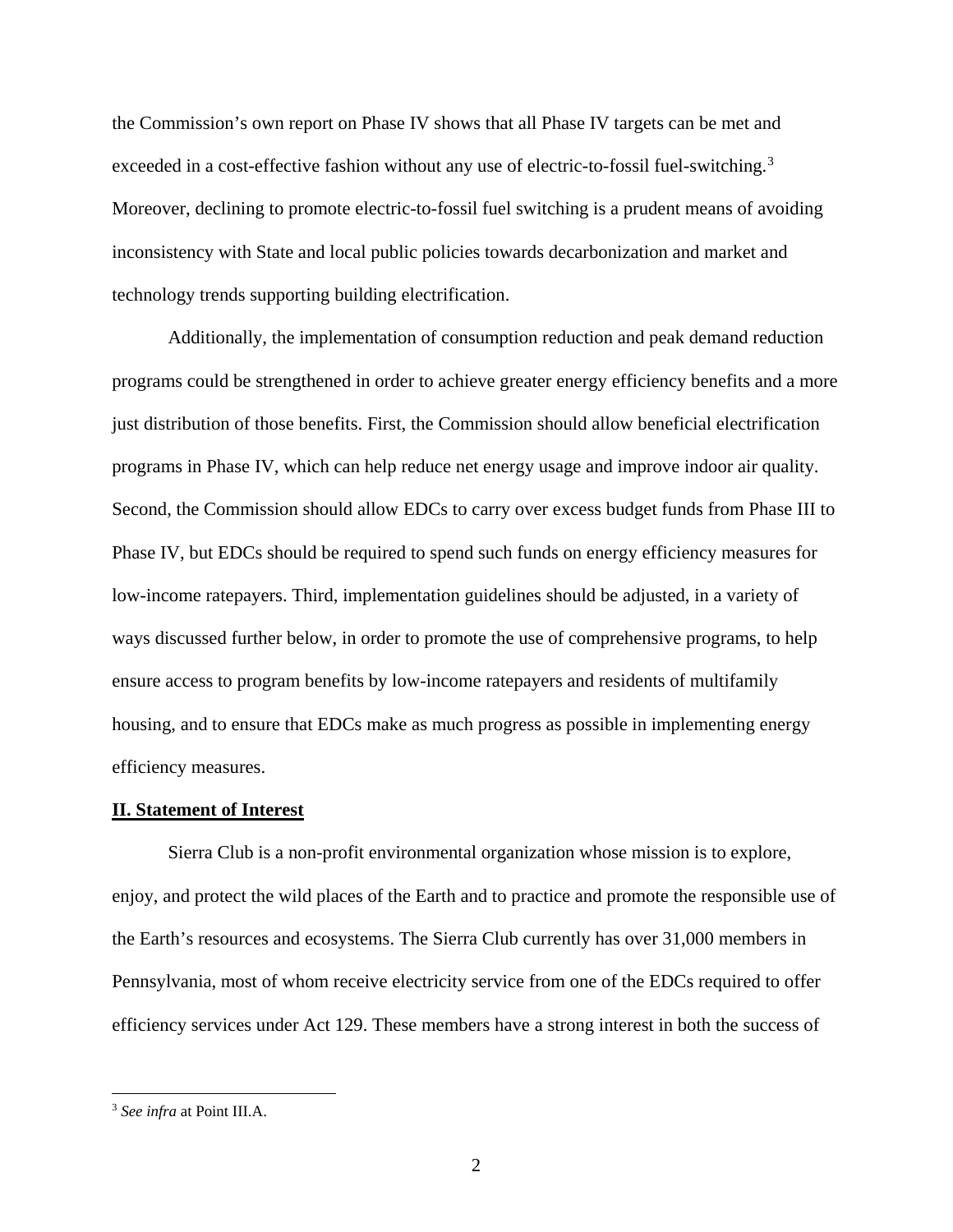energy efficiency programs and in protecting themselves, their communities, and their ambient environment from the effects of fossil fuel generation.

NRDC is a nonprofit environmental organization with more than 1.4 million members and online activists, including nearly 90,000 in Pennsylvania. Since its founding in 1970, their lawyers, scientists, and other environmental specialists have worked to protect the world's natural resources, its public health, and the environment. NRDC's top institutional priority is curbing global warming emissions and building the clean energy future—a priority that can be advanced by ramping up investments in energy efficiency via strengthened programs such as those administered under Act 129.

PennFuture is a membership based non-profit advocacy organization focused on energy and environmental issues that impact Pennsylvanians. PennFuture works to create a just future where nature, communities, and the economy thrive. PennFuture enforces environmental laws and advocate for the transformation of public policy, public opinion, and the marketplace to restore and protect the environment, safeguard public health, and reduce the consequences of climate change within Pennsylvania and beyond.

Clean Air Council (the "Council") is a member-supported environmental organization serving the Mid-Atlantic Region. The Council is dedicated to protecting and defending everyone's right to breathe clean air. The Council works through a broad array of related sustainability and public health initiatives, using public education, community action, government oversight, and enforcement of environmental laws.

Philadelphia Climate Works is a coalition of community organizations, labor unions, environmental advocates, and individuals in Philadelphia advocating for local policies that reduce carbon emissions by creating high-quality jobs and tangible social benefits for a diverse

3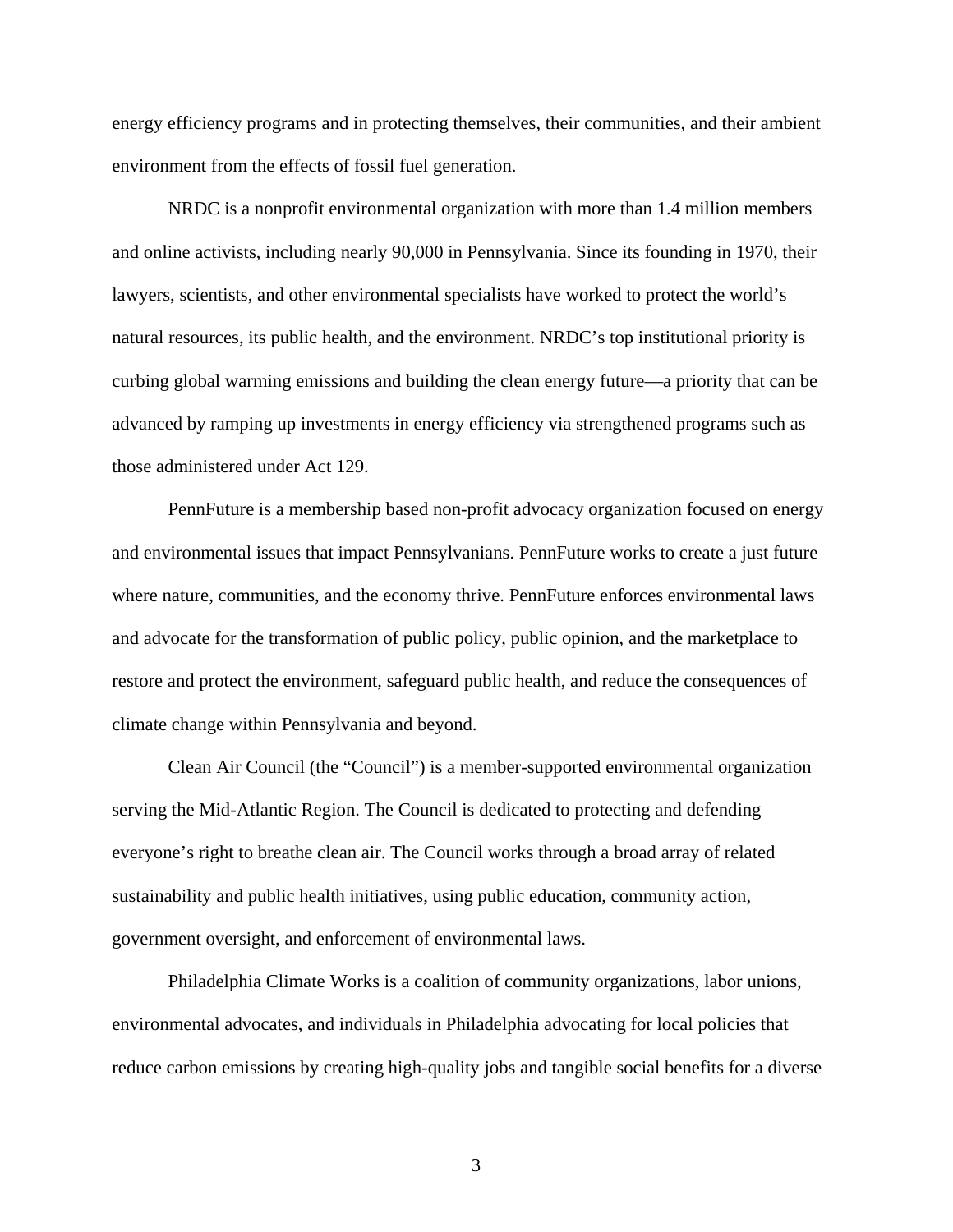and growing number of impacted constituencies. Together, Philadelphia Climate Works builds necessary partnerships and community-generated solutions to advance equity, justice, and resilience as the foundation of a safe climate future for Philadelphia. The coalition focuses on a range of issues, from diesel pollution and transit equity to housing disrepair, energy burdens, and health and safety hazards, to ensure that state and local programs, like Act 129, can work to mitigate the burdens that disproportionately impact low-income residents, communities of color, and impacted workers.

POWER is a racial and economic justice organizing force in the state of Pennsylvania, helping people put faith and values into strategic action to win concrete change in the public sphere. POWER organizes in southeastern Pennsylvania and in coalition across the state for racial and economic justice on a livable planet by shifting the moral and policy universe towards possibilities that support the common good. POWER's Climate Justice and Jobs team draws people from both marginalized and privileged neighborhoods into the public struggle over land and energy, considering key land and energy issues as contested space in this world. We fight against dirty fossil fuel expansion and for green economy solutions. In our integrated strategy we center racial and economic equity issues as an essential part of every single building block of policy.

350 Philadelphia is a grassroots, membership-based climate justice organization that operates in Southeastern Pennsylvania and is affiliated with the global 350.org network. 350 Philadelphia works to protect a livable climate, to improve public health, and to build a just and sustainable economy through advocacy, organizing, research, education, protest, and coalition building. The organization promotes a rapid and just transition from fossil fuels to renewable energy as well as large-scale investment in energy efficiency. 350 Philadelphia fights to ensure

4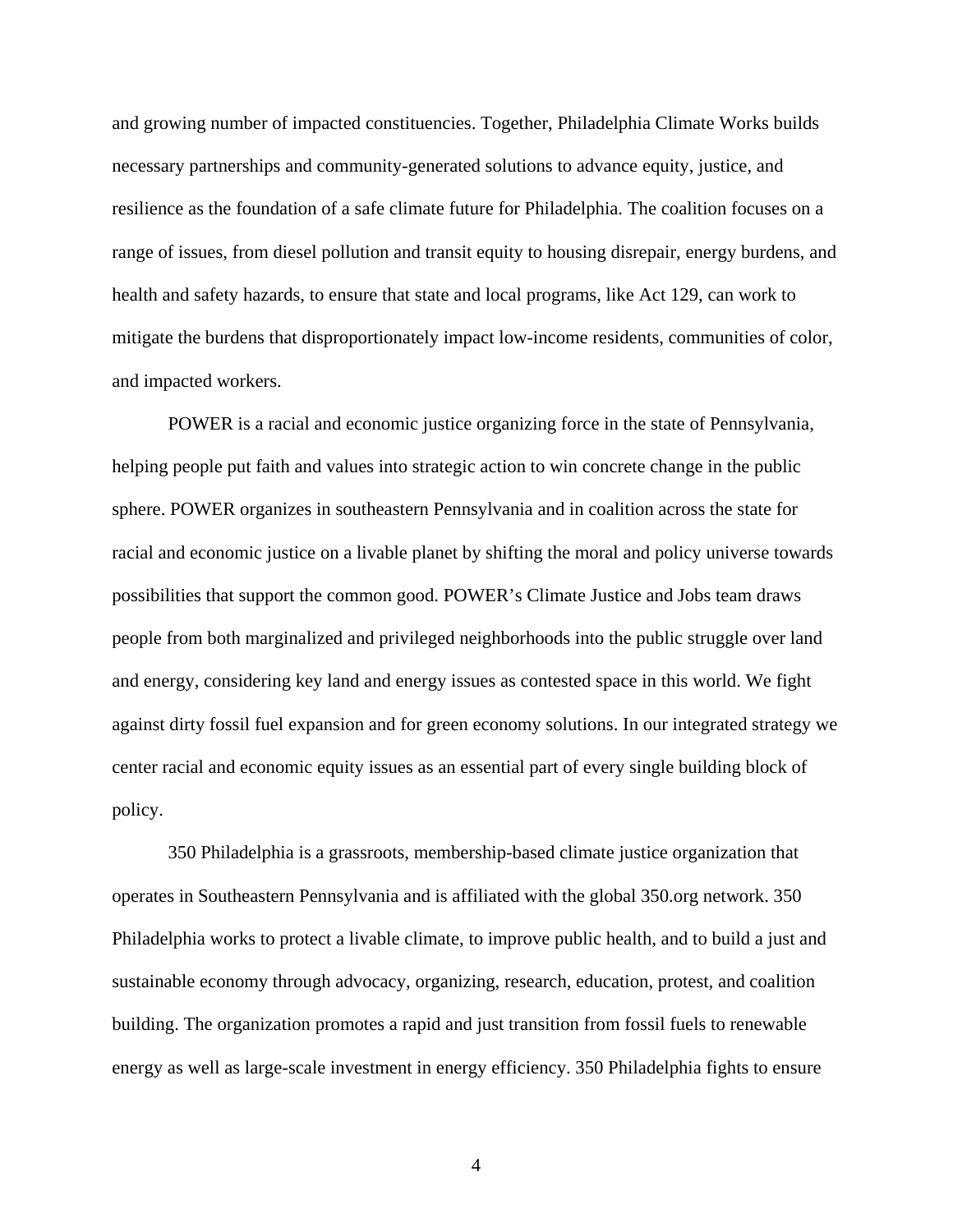that new energy policies prioritize the needs of people who have been most harmed by pollution and by economic inequality.

#### **III. Electric-to-Fossil Fuel Switching Should be Disallowed in Phase IV**

# **A. Electric-to-Fossil Fuel Switching Is Not Necessary for the Cost-Effective Implementation of Phase IV**

In Phases I, II, and III of Act 129 implementation, the Commission has permitted electric distribution companies ("EDCs") to include in their Act 129 energy efficiency and conservation plans ("EE&C Plans") support for measures that switch equipment from electricity to fossil fuel.<sup>[4](#page-5-0)</sup> The Environmental Stakeholders respectfully request that the Commission, in its Final Order, determine that EDCs are not permitted to include electric-to-fossil fuel switching measures in their EE&C Plans for Phase IV or future phases.

Although the Tentative Order does not mention electric-to-fossil fuel switching measures, discussion of them can be found in the 2021 Technical Reference Manual ("TRM") approved by the Commission on August 8, 2019.<sup>[5](#page-5-1)</sup> The TRM includes discussion of several types of electricto-fossil fuel switching measures that could, at least in theory, be shown to be cost-effective as a means of reducing electricity consumption under the formulas contained in the Commission's Total Resource Cost ("TRC") test. [6](#page-5-2)

<span id="page-5-1"></span><span id="page-5-0"></span><sup>&</sup>lt;sup>4</sup> PA PUC, Final TRC 2021 at 80.<br><sup>5</sup> PA PUC, Final TRM 2021 (Aug. 8, 2019) at 31 ("Fuel-Switching: Electric Heat to Gas/Propane/Oil Heat"); at 65 ("Fuel-Switching: Electric Resistance to Fossil Fuel Water Heater"); and at 123 ("Fuel Switching: Electric Clothes Dryer to Gas Clothes Dryer").

<span id="page-5-2"></span><sup>&</sup>lt;sup>6</sup> *Id.* It is relevant to note that the TRC and TRM exclude consideration of many important costs associated with fossil fuel consumption, including greenhouse gas emissions and public health impacts. Excluding consideration of such costs leads to an incomplete and skewed cost-benefit analysis, and it is only by undercounting costs in this fashion that electric-to-fossil fuel switching could appear to be cost-effective. The Environmental Stakeholders recognize that the Commission is not accepting comments on the TRC and the TRM in this proceeding. It is also noteworthy that while the electric-to-fossil fuel-switching measures discussed in the TRM may be able to reduce electricity consumption, under many circumstances they may increase net energy consumption.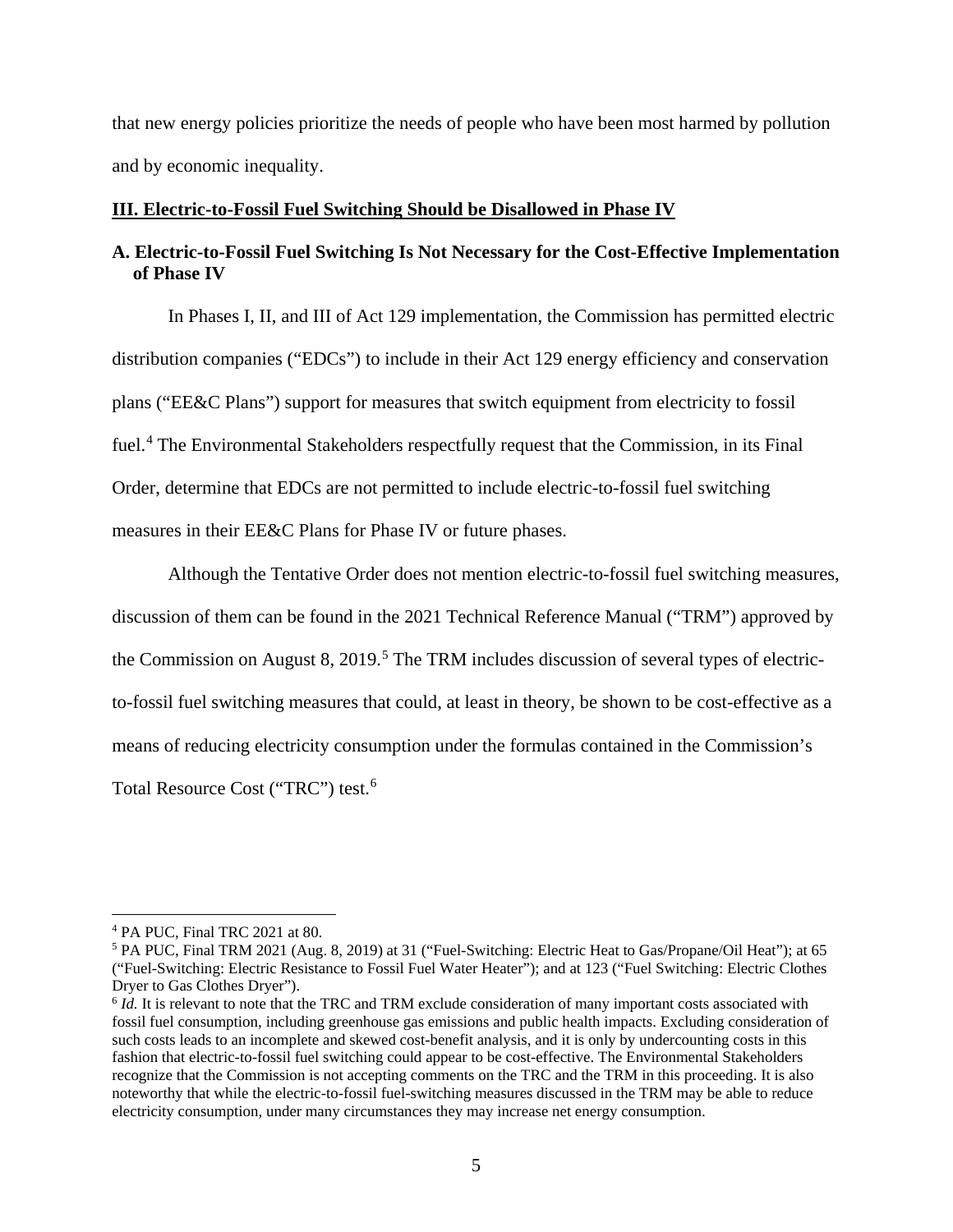However, the showing that a particular measure can reduce electricity consumption in a manner that is cost effective under the TRC does not mean that the Commission must approve its use in Phase IV.<sup>[7](#page-6-0)</sup> Cost-effectiveness is a threshold inquiry, one that sorts proposed measures into those that are cost-effective and those that are not. However, the next step is choosing *among* cost-effective measures to determine which to include in EE&C Plans and which to exclude.

The process of choosing among cost-effective measures, rather than simply between costeffective measures and non-cost effective measures, is inevitable because as the Statewide Evaluator ("SWE") has determined in its "Pennsylvania Act 129 - Phase IV Energy Efficiency and Peak Demand Reduction Market Potential Study Report" ("SWE Phase IV Report"), there are many more potential cost-effective energy efficiency measures than are possible to implement under Act 129.<sup>[8](#page-6-1)</sup> The SWE's report for the 2021-2026 period found that 8,898,584 megawatt-hours ("MWhs") of electricity use could be eliminated during that period, but that only 4,512,82[9](#page-6-2) MWhs of reductions are achievable under Act 129 due to the statute's spending cap.<sup>9</sup>

The SWE's Phase IV Report reached these conclusions by modelling potential portfolios of energy efficiency measures for each of the seven EDCs subject to Act 129.<sup>[10](#page-6-3)</sup> These models formed the basis for the Phase IV kilowatt-hour ("kWh") reduction targets for each EDC developed in the SWE's report and proposed for adoption in the Commission's Tentative Order.

<span id="page-6-0"></span> $7,66$  Pa.C.S. § 2806.1.

<span id="page-6-1"></span><sup>8</sup> SWE Phase IV Report at 3.

<span id="page-6-3"></span><span id="page-6-2"></span><sup>&</sup>lt;sup>9</sup> *Id.* 10 Per 66 Pa.C.S. § 2806.1(1), Act 129 applies to the seven EDCs with 100,000 or more customers: PECO Energy Company (PECO), PPL Electric Utilities Corporation (PPL), Duquesne Light Company (Duquesne Light) and the four FirstEnergy EDCs, Metropolitan Edison Company (FE: Met-Ed), Pennsylvania Electric Company (FE: Penelec), Pennsylvania Power Company (FE: Penn Power), and West Penn Power (FE: West Penn Power).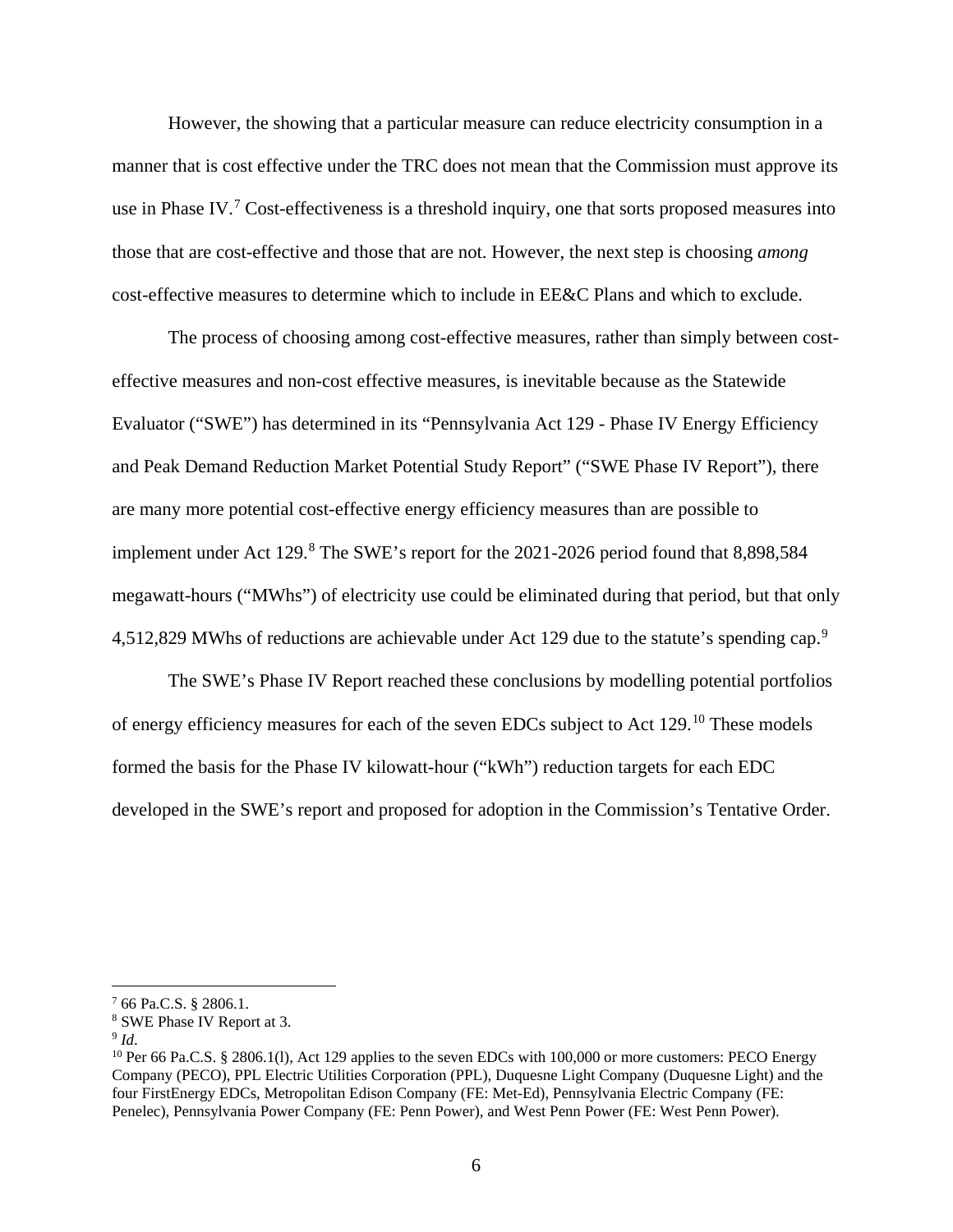Notably, the SWE did not include in its energy efficiency portfolio modelling for 2021- 2026 any use of electric-to-fossil fuel switching by EDCs.<sup>[11](#page-7-0)</sup> As such, the SWE's report demonstrates that electric-to-fossil fuel switching is completely unnecessary for any EDC to meet its Phase IV kWh reduction targets in a cost-effective fashion, which makes sense, given the many alternative energy efficiency solutions available, such as high-efficiency electric heat pumps.

Since electric-to-fossil fuel switching is not necessary for the achievement of Phase IV targets,  $^{12}$  $^{12}$  $^{12}$  it should be disallowed for two important prudential reasons. First, promoting individuals to increase their fossil fuel consumption is inconsistent with Commonwealth and municipal policies towards decarbonization, and it is prudent for the Commission to avoid, where possible, working at cross-purposes with the Commonwealth and with municipalities. Second, promoting switching from electricity-based to fossil fuel-based equipment is inconsistent with market and technology trends supporting building electrification, including the availability of highly efficient heat pump technology that is expected to continue to improve in price and performance.

Taken together, this combination of policy, market, and technology trends creates a risk that expanded natural gas infrastructure could lead to stranded assets that need to ultimately be replaced again at further expense.<sup>[13](#page-7-2)</sup> Energy efficiency measures that are based on load reduction,

<span id="page-7-0"></span><sup>&</sup>lt;sup>11</sup> SWE Phase IV Report at 6 ("In modeling energy savings, the SWE team considered all electric efficiency saving measures other than non-CHP fuel switching and fuel switching opportunities that replace electric heating with

<span id="page-7-1"></span> $12$  SWE Phase IV Report at 6.

<span id="page-7-2"></span><sup>13</sup> Sherri Billimoria et. al, *The Economics of Electrifying Buildings: How Electric Space and Water Heating Supports Decarbonization of Residential Buildings*, Rocky Mountain Institute at 10 (June 2018) [https://rmi.org/insight/the-economics-of-electrifying-buildings/.](https://rmi.org/insight/the-economics-of-electrifying-buildings/)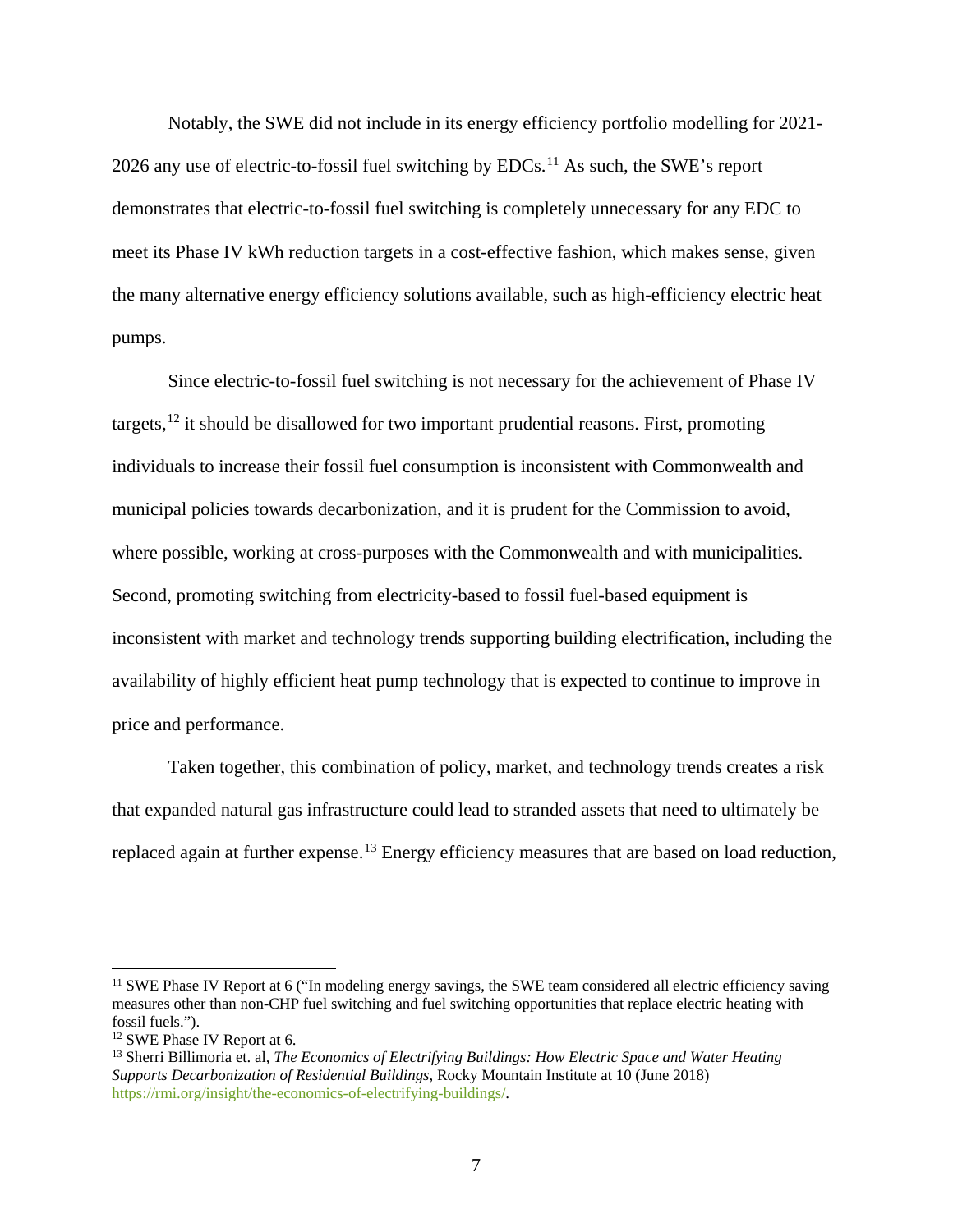rather than load shifting to fossil fuel, are a more prudent choice because they do not subject consumers to these risks.

For these reasons, discussed in further detail below, it is both unnecessary and imprudent for EDCs to actively promote consumers to switch from electric to fossil-fueled equipment. Nothing in Act 129 requires such an action, and as the SWE's report demonstrates, Phase IV's kWh reduction targets can be met (almost twice over) without any use of electric-to-fossil fuel switching.<sup>[14](#page-8-0)</sup> The determination to exclude electric-to-fossil fuel switching from the SWE report's modelling of Pennsylvania's energy efficiency future is a good first step, but the Commission should, in order to provide clarity and guidance to the EDCs and to the markets, affirmatively determine in the Final Order that electric-to-fossil fuel switching will not be allowed as part of Phase IV EE&C plans.

## **B. Electric-to-Fossil Fuel Switching Is Inconsistent With Pennsylvania State and Municipal Public Policies Towards Decarbonization**

#### 1. Pennsylvania State Policies

Promoting electric-to-fossil fuel switching is inconsistent with numerous State and local policies. The Commonwealth of Pennsylvania has recently adopted several public policies towards the goal of decarbonizing the state's economy. Notably, on January 8, 2019, Governor Tom Wolf issued Executive Order No. 2019-01, entitled, "Commonwealth Leadership in Addressing Climate Change and Promoting Energy Conservation and Sustainable Governance" ("EO 2019-01").<sup>[15](#page-8-1)</sup> EO 2019-01 stated that "the Commonwealth is committed to further reducing its net greenhouse gas emissions which, left unchecked, would create a high risk of irreversible, widespread, severe climate impacts in the Commonwealth and beyond."<sup>[16](#page-8-2)</sup> As a reflection of this

<span id="page-8-0"></span> <sup>14</sup> SWE Phase IV Report at 3.

<span id="page-8-1"></span><sup>15</sup> EO 2019-01. 16 *Id* at 1.

<span id="page-8-2"></span>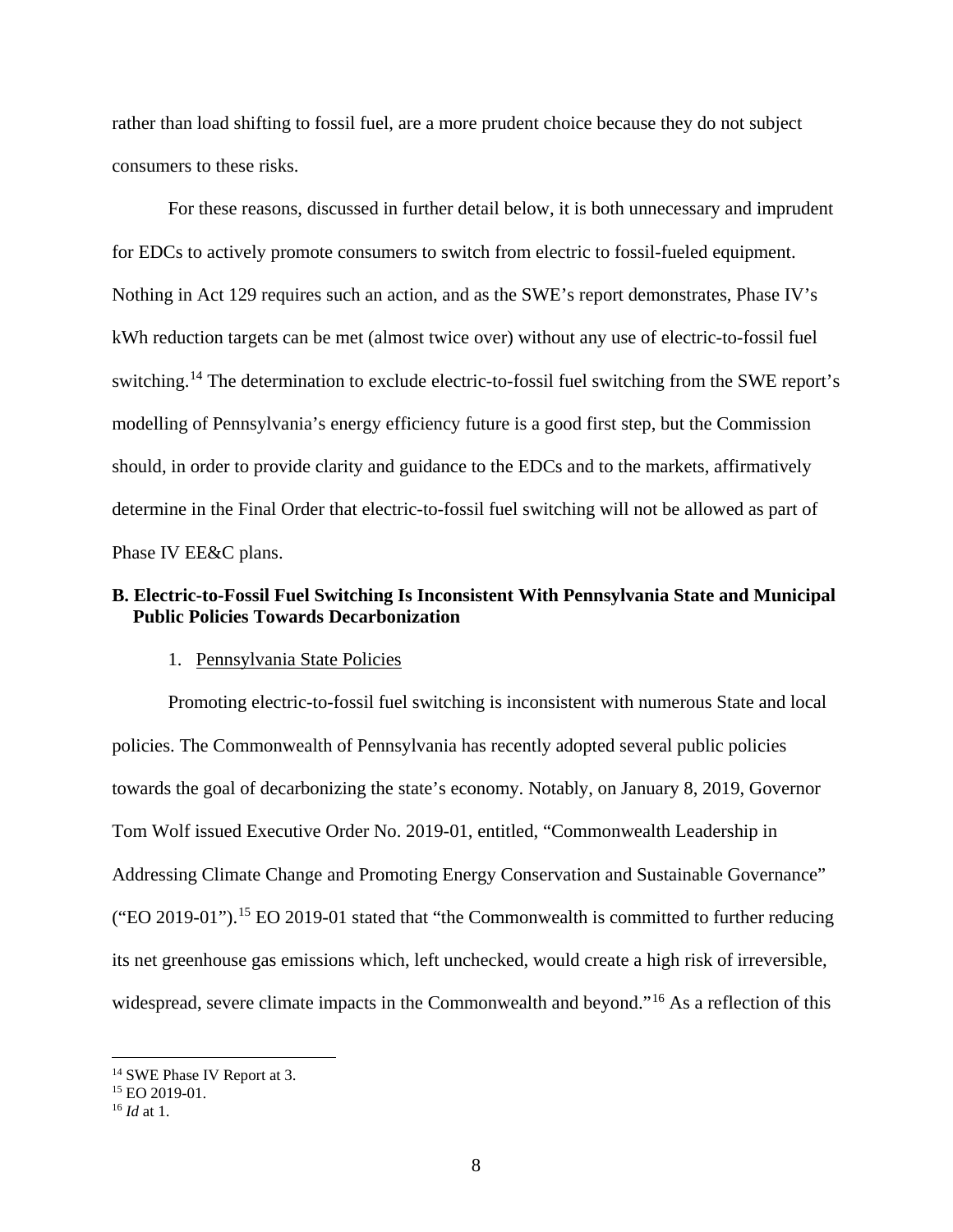commitment, EO 2019-01 further stated that "The Commonwealth shall strive to achieve a 26% reduction of net greenhouse gas emissions statewide by 2025 from 2005 levels, and an 80% reduction of net greenhouse gas emissions by 2050 from 2005 levels."[17](#page-9-0) EO 2019-01 also orders that "[a]ll Commonwealth agencies shall work to achieve the Goals set forth in this Order."[18](#page-9-1)

Additionally, on October 3, 2019, Governor Wolf issued Executive Order No. 2019-07, entitled, "Commonwealth Leadership in Addressing Climate Change through Electric Sector Emissions Reductions" ("EO 20[19](#page-9-2)-07").<sup>19</sup> EO 2019-07 reaffirmed that "the Commonwealth must take concrete, economically sound and immediate steps to reduce GHG emissions."[20](#page-9-3) EO 2019-07 also directed the Pennsylvania Department of Environmental Protection ("PA DEP") to begin the process of developing the regulations needed for the State to join the Regional Greenhouse Gas Initiative, a cooperative effort between nine East Coast states to reduce carbon emissions from the power sector. $21$ 

Moreover, 2019 also saw the issuance of climate change-related reports by both PA DEP and the Pennsylvania Auditor General's Office highlighting the urgency of climate change and the need for robust State action to decarbonize the State's economy. On April 29, 2019, PA DEP released an updated Pennsylvania Climate Action Plan ("Climate Action Plan").<sup>[22](#page-9-5)</sup> The Climate Action Plan identified climate change as "the most critical environmental threat facing the world" and reaffirmed the State's goal of reducing its emissions by 80% from 2005 levels by

<span id="page-9-0"></span><sup>17</sup> *Id* at 2. 18 *Id* at 3.

<span id="page-9-2"></span><span id="page-9-1"></span><sup>19</sup> EO 2019-07 20 *Id.* at 2.

<span id="page-9-5"></span><span id="page-9-4"></span><span id="page-9-3"></span><sup>&</sup>lt;sup>21</sup> *Id.* These two executive orders, EO 2019-01 and EO 2019-07, build on prior policy initiatives of the State, including the State's Alternative Energy Portfolio Standard of 2004, which requires that 18% of electricity supplied by Pennsylvania EDCs be generated by alternative energy sources by 2021. *See* 73 P.S. § 1648.1 *et seq.*  $22$  PA DEP, Climate Action Plan (Apr. 29, 2019).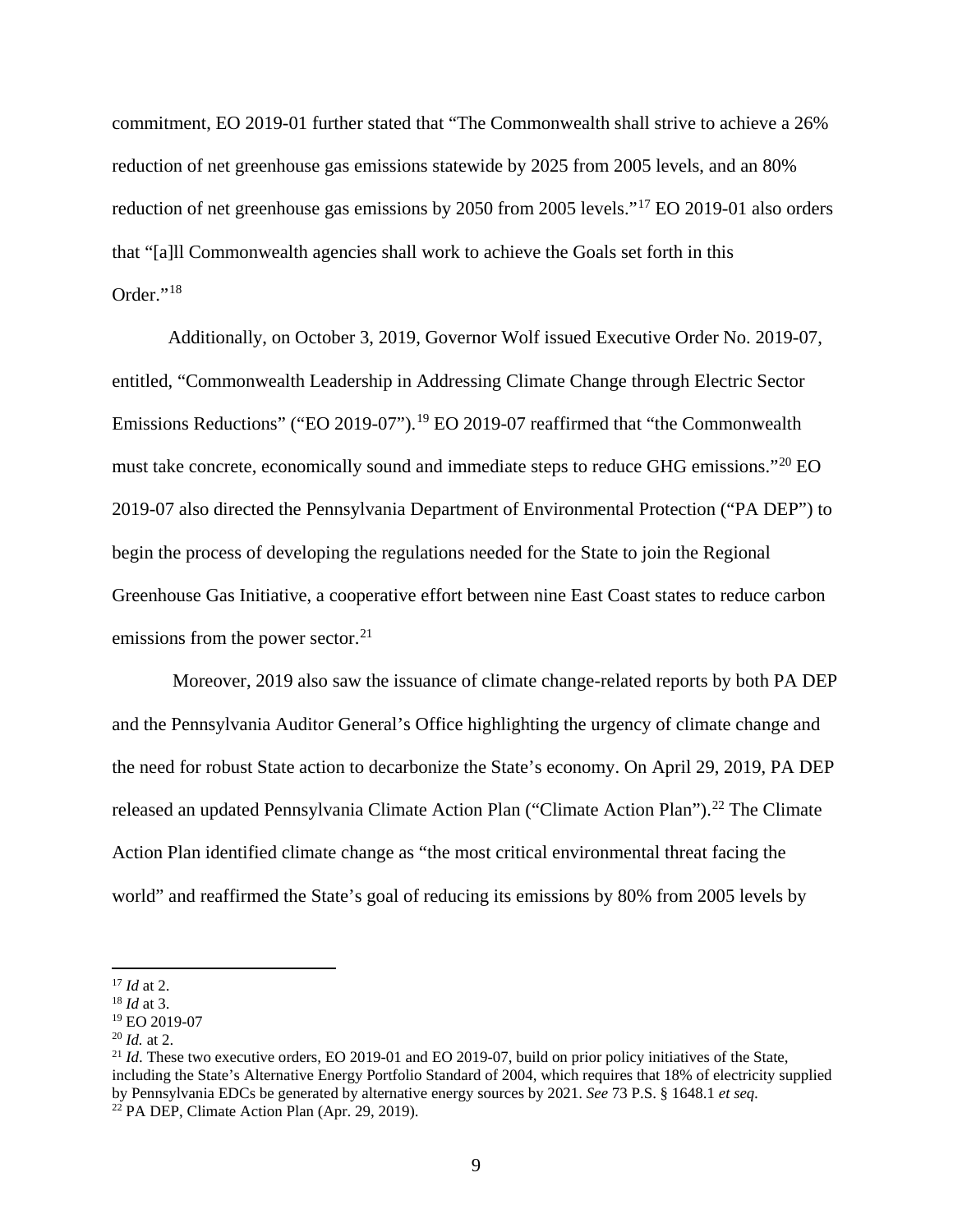2050.[23](#page-10-0) On November 13, 2019, Auditor General Eugene DePasquale issued a special report entitled, "Climate Crisis: The Rising Cost of Inaction."<sup>[24](#page-10-1)</sup> The report observed that in 2018, "climate-related costs to Pennsylvania totaled at least \$261 million," including losses from floods and landslides, and stated that "[y]our tax dollars will increasingly be spent to clean up after such disasters if state government does not step up now and limit our contribution to the climate crisis."[25](#page-10-2)

#### 2. Pennsylvania Municipal Policies

Pennsylvania municipalities have also passed numerous public policies towards decarbonization. On September 26, 2019, the City of Philadelphia passed a resolution determining that "the City of Philadelphia shall take measures to achieve a fair and equitable transition to the use of 100% clean renewable energy for electricity in municipal operations by 2030, for electricity City-wide by 2035, and for all energy (including heat and transportation) city-wide by 2050 or sooner."[26](#page-10-3) This built on a prior pledge on June 21, 2017 by Philadelphia Mayor Jim Kenney to transition the city to 100% clean energy made as part of Sierra Club's "Mayors for 100% Clean Energy" campaign.<sup>[27](#page-10-4)</sup>

Pittsburgh has committed to decarbonization as well. On June 5, 2017, Pittsburgh Mayor Bill Peduto pledged that Pittsburgh would transition to 100% clean energy, also as part of Sierra Club's "Mayors for 100% Clean Energy" campaign.<sup>[28](#page-10-5)</sup> On May 22, 2018, Pittsburgh adopted the

<span id="page-10-1"></span><span id="page-10-0"></span><sup>&</sup>lt;sup>23</sup> *Id.* at 12.<br><sup>24</sup> Eugene A. Depasquale, *Climate Crisis: The Rising Cost of Inaction*, Office of the Auditor General, (Nov. 13, 2019).<br> $^{25}$  *Id.* at 1.

<span id="page-10-3"></span><span id="page-10-2"></span><sup>&</sup>lt;sup>26</sup> Resolution No. 190728, City of Philadelphia at 3 (Sept. 26, 2019).

<span id="page-10-4"></span>Pratima Agrawal, *Mayor Kenney Becomes the 100<sup>th</sup> Mayor to Pledge Support for Clean Energy*, Sierra Club, (June 21, 2017) [https://content.sierraclub.org/press-releases/2017/06/mayor-kenney-becomes-100th-mayor-pledge](https://content.sierraclub.org/press-releases/2017/06/mayor-kenney-becomes-100th-mayor-pledge-support-100-clean-energy)[support-100-clean-energy.](https://content.sierraclub.org/press-releases/2017/06/mayor-kenney-becomes-100th-mayor-pledge-support-100-clean-energy)

<span id="page-10-5"></span><sup>28</sup> *Pittsburgh Aims to Cut Water, Energy Use Under Latest Climate Plan*, Pittsburgh Post-Gazette, (May 22, 2018) [https://www.post-gazette.com/local/city/2018/05/22/Pittsburgh-Climate-Action-Plan-greenhouse-gas-emissions](https://www.post-gazette.com/local/city/2018/05/22/Pittsburgh-Climate-Action-Plan-greenhouse-gas-emissions-energy-water-fossil-fuels-goal/stories/201805220099)[energy-water-fossil-fuels-goal/stories/201805220099.](https://www.post-gazette.com/local/city/2018/05/22/Pittsburgh-Climate-Action-Plan-greenhouse-gas-emissions-energy-water-fossil-fuels-goal/stories/201805220099)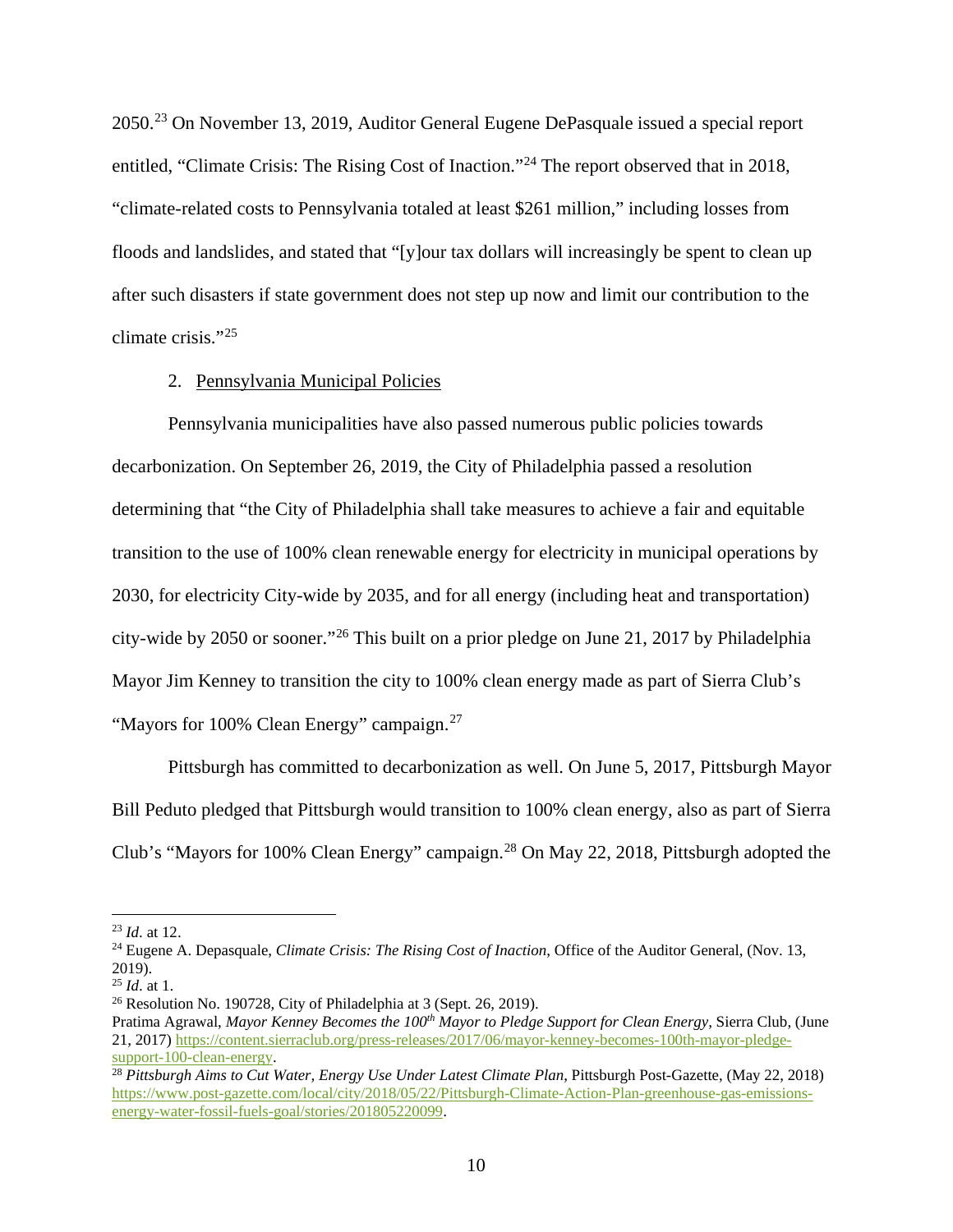most recent iteration of its Climate Action Plan, which sets forth a plan to achieve an 80% reduction in greenhouse gas emissions by 2050.<sup>[29](#page-11-0)</sup>

More broadly, as detailed in the attached Affidavit of James Wylie, chair of the Pennsylvania Chapter of Sierra Club ("Wylie Affidavit" or "Exhibit A"), over forty other Pennsylvania municipalities have committed to achieving 100% clean electricity and/or energy.<sup>[30](#page-11-1)</sup> The Wylie Affidavit also contains a table correlating each of the above-discussed municipalities with the EDC that serves them; each municipality is served by an EDC that is subject to Phase IV of Act 129 according to the Tentative Order.<sup>[31](#page-11-2)</sup>

## **C. Electric-to-Fossil Fuel Switching Is Inconsistent With Market and Technology Trends Supporting Building Electrification**

Promoting electric-to-fossil fuel switching would also be inconsistent with market and technology trends supporting efficient building electrification. Consumers seeking to replace outdated electric resistance heating systems already have access to highly efficient electric heat pump systems that can operate at least two times as efficiently as an electric resistance system.<sup>[32](#page-11-3)</sup> As a report by the Minnesota Division of Energy Resources determined, "Independent research has verified the ability of air source heat pumps to maintain energy efficiency well above other electric heating systems, with coefficients of performance (COP) of between 2 to 3, in

<span id="page-11-0"></span><sup>&</sup>lt;sup>29</sup> Pittsburgh Post-Gazette, "Pittsburgh Aims to Cut Water, Energy Use Under Latest Climate Plan," May 22, 2018 https://www.post-gazette.com/local/city/2018/05/22/Pittsburgh-Climate-Action-Plan-greenhouse-gas-emissions-<br>energy-water-fossil-fuels-goal/stories/201805220099.

<span id="page-11-1"></span> $^{30}$  Wylie Affidavit. In other states, municipalities have recently gone further, and have begun to pursue decarbonization policies by banning new natural gas hookups. In July 2019, Berkeley, California adopted the firstever municipal ban on new natural gas hook-ups in the United States. More than 50 municipalities, primarily in California and Massachusetts, are currently evaluating adopting similar bans. Amy Turner, *Municipal Natural Gas Bans: Round 1*, Sabin Center for Climate Change Law (Jan. 9, 2020).

<span id="page-11-2"></span><sup>&</sup>lt;sup>31</sup> Docket M-2020-3015228, Tentative Implementation Order on Phase IV of the Act 129 Energy Efficiency and Conservation Program, Pennsylvania Public Utility Commission at 12 (Mar. 12, 2020).

<span id="page-11-3"></span><sup>&</sup>lt;sup>32</sup> Heat Pump Systems, U.S. Department of Energy, [https://www.energy.gov/energysaver/heat-and-cool/heat-pump](https://www.energy.gov/energysaver/heat-and-cool/heat-pump-systems)[systems](https://www.energy.gov/energysaver/heat-and-cool/heat-pump-systems) (last visited Apr. 24, 2020).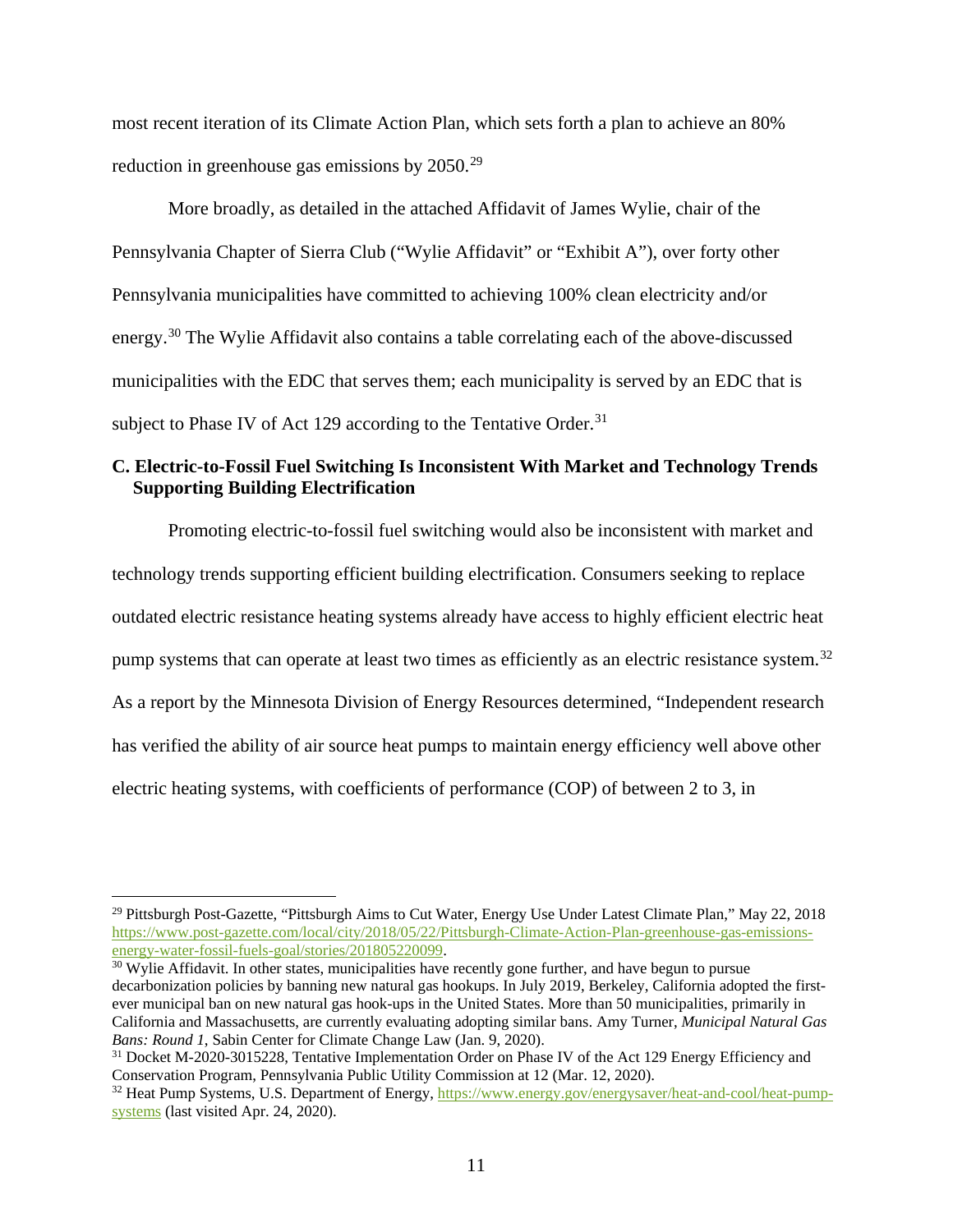temperatures as low as  $-15^{\circ}$  F."<sup>[33](#page-12-0)</sup> Within the Northeast region, New York<sup>[34](#page-12-1)</sup> and Maine<sup>[35](#page-12-2)</sup> have recently made deployment of electric heat pumps a centerpiece of their state energy efficiency strategies.

In light of currently available, high-efficiency electric heat pump technology, it makes little sense to incentivize consumers to switch from electric resistance space or water heating to fossil fueled heating, instead of incentivizing them to switch to electric heat pump systems. Indeed, the SWE Report supports this conclusion, as in the 2021-2026 projections it develops, all consumers that replace electric resistance heating are able to do so in a cost-effective fashion by upgrading to electric heat pumps.  $36$ 

Moreover, the price and performance of electric heat pump systems are projected to continue to improve in coming years, as determined by a report recently issued by the National Renewable Energy Laboratory entitled "Electrification Futures Study: End-Use Electric Technology Cost and Performance Projections through 2050" ("NREL Report").<sup>[37](#page-12-4)</sup> Four key charts from the NREL Report illustrate these trends. First, the below chart from the NREL Report depicts projected cost and performance improvements for residential air source heat pumps (which provide electric-powered space heating) under three different scenarios of technological advancement:

<span id="page-12-0"></span> <sup>33</sup> Mark Brown *et. al.*, *Air Source Heat Pump Efficiency Gains from Low Ambient Temperature Operation Using Supplemental Electric Heating*, Minnesota Division of Energy Resources at 4 (June 2011), [https://www.leg.state.mn.us/docs/2014/other/141021.pdf.](https://www.leg.state.mn.us/docs/2014/other/141021.pdf)

<span id="page-12-1"></span><sup>34</sup> Case No. 18-M-0084, In the Matter of a Comprehensive Energy Efficiency Initiative, *Order Authorizing Utility Energy Efficiency and Building Electrification Portfolios Through 2025*, New York State Dep't of Pub. Serv. at 79 (Jan. 16, 2020).

<span id="page-12-2"></span><sup>35</sup> Public Law LD 1766, An Act To Transform Maine's Heat Pump Market To Advance Economic Security and Climate Objectives, (June 14, 2019).

<span id="page-12-3"></span><sup>36</sup> SWE Phase IV Report at 6.

<span id="page-12-4"></span><sup>&</sup>lt;sup>37</sup> National Renewable Energy Laboratory, "Electrification Futures Study: End-Use Electric Technology Cost and Performance Projections through 2050" (2017).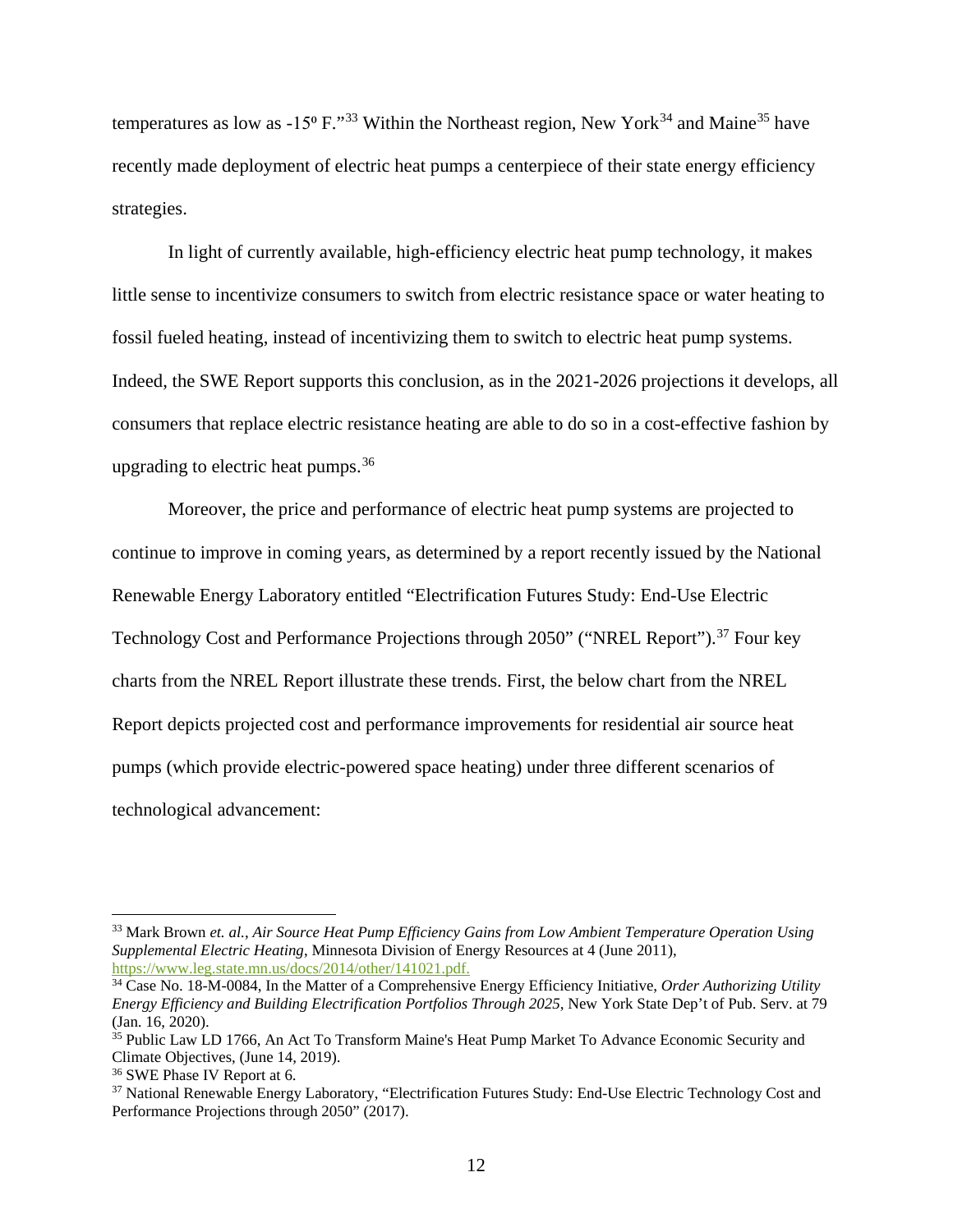

Figure 2. Installed unit costs (left) and performance projections (right) for residential air source heat pumps ("ASHPs") and cold climate air source heat pumps ("ccASHPs"). Source: NREL Report, p. 42.

Second, the below chart from the NREL Report depicts projected cost and performance improvements for residential heat pump water heaters (which provide electric-powered water heating) under three different scenarios of technological advancement:



Figure 3. Installed unit costs (left) and performance projections (right) for residential heat pump water heaters. Source: NREL Report, p. 44.

Third, the below chart from the NREL Report depicts projected cost and performance improvements for commercial air source heat pumps under three different scenarios of technological advancement: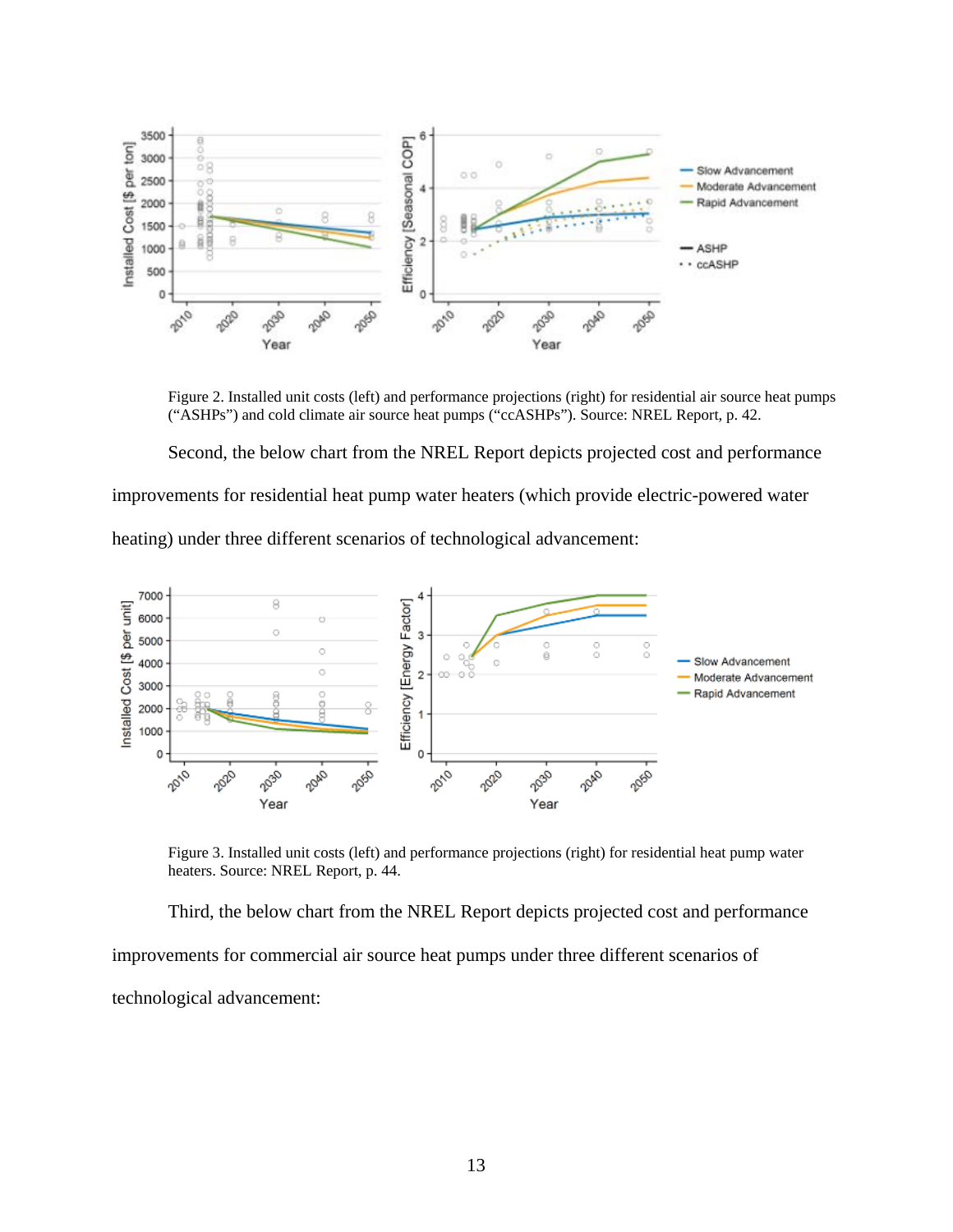

Figure 4. Installed unit costs (left) and performance projections (right) for commercial air source heat pumps ("ASHPs") and cold climate air source heat pumps ("ccASHPs"). Source: NREL Report, p. 46.

Fourth, the below chart from the NREL Report depicts projected cost and performance improvements for commercial heat pump water heaters under three different scenarios of technological advancement:



Figure 5. Installed unit costs (left) and performance projections (right) for commercial heat pump water heaters. Source: NREL Report, p. 48.

As can be seen in the above charts, costs are expected to continue to fall, and performance to continue to improve, for key electric space heating and hot water technologies. Additionally, if public policy supporting building electrification grows more active, this may further accelerate market growth.<sup>[38](#page-14-0)</sup> In general, as demand and economies of scale grow, the

<span id="page-14-0"></span> <sup>38</sup> Rocky Mountain Institute, *supra* note 12, at 6.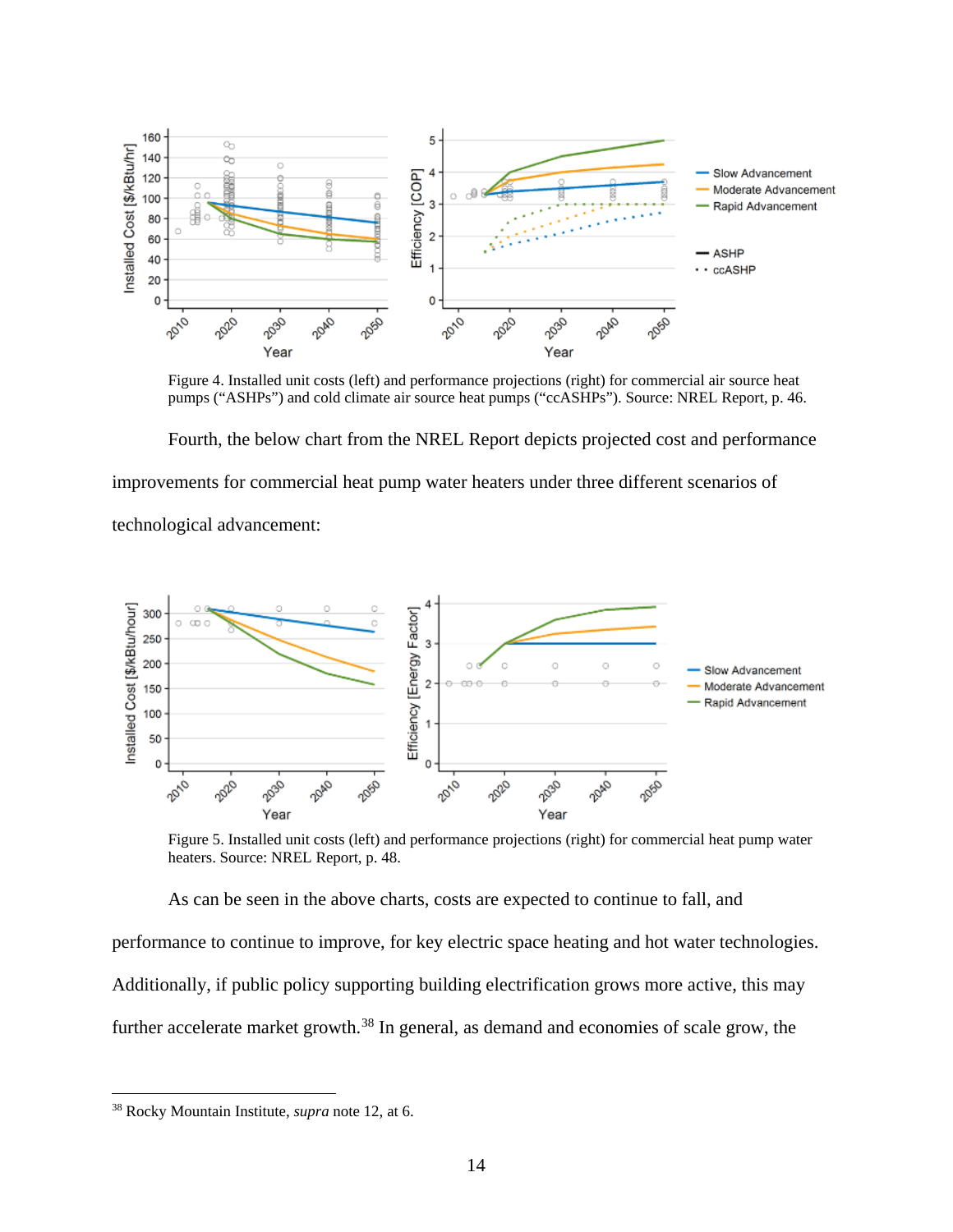purchase price of building electrification technologies will likely continue to drop, fueling further increased deployments.<sup>[39](#page-15-0)</sup>

More broadly, there is a long-term trend of buildings shifting an increasing portion of their on-site energy usage to electricity, a trend which is expected to continue.<sup>[40](#page-15-1)</sup> As the Rocky Mountain Institute has noted, about one in four U.S. homes is all-electric, and about one in three U.S. commercial buildings are all-electric, and those numbers are growing in all regions.<sup>[41](#page-15-2)</sup> In a highly electrified future, natural gas distribution infrastructure and building equipment "will be obsolete," and "gas ratepayers face significant stranded asset risk in funding its expansion today."[42](#page-15-3) Incentivizing ratepayers to switch to from electric to fossil fueled building equipment only exacerbates such risks.

An additional market and technology trend that is relevant for consideration is the increasing penetration of variable renewable resources into the grid, such as wind and solar. In a report issued by PA DEP in 2018, entitled "Pennsylvania's Solar Future Plan" ("PA Solar Future Plan"), PA DEP set a goal of increasing solar deployment in Pennsylvania by over 10 gigawatts, which would be 10% of Pennsylvania's energy consumption, by  $2030<sup>43</sup>$  $2030<sup>43</sup>$  $2030<sup>43</sup>$  For context, the below graph shows the historical upward trend of solar deployment in Pennsylvania:

<span id="page-15-0"></span> <sup>39</sup> *Id.* at 9 ("The purchase price of heat pump devices is expected to decline as the market grows and manufacturers realize economies of scale.").

<span id="page-15-1"></span><sup>40</sup> Jeff Deason et al., Electrification of buildings and industry in the United States, at 9 (Mar. 2018).

<span id="page-15-2"></span><sup>41</sup> Rocky Mountain Institute, The Impact of Fossil Fuels in Buildings: A Fact Base, at 50–51 (Dec. 2019).

<span id="page-15-3"></span><sup>42</sup> Rocky Mountain Institute, *supra* note 12, at 10.

<span id="page-15-4"></span><sup>&</sup>lt;sup>43</sup> PA Solar Future Plan, at xvi. As of 2018, solar comprised 0.2% of the power consumed in Pennsylvania, and the plan sets a goal of increasing that to 10%, which would require the deployment of approximately 10.7 gigawatts of additional solar. *Id*. at 18, 23.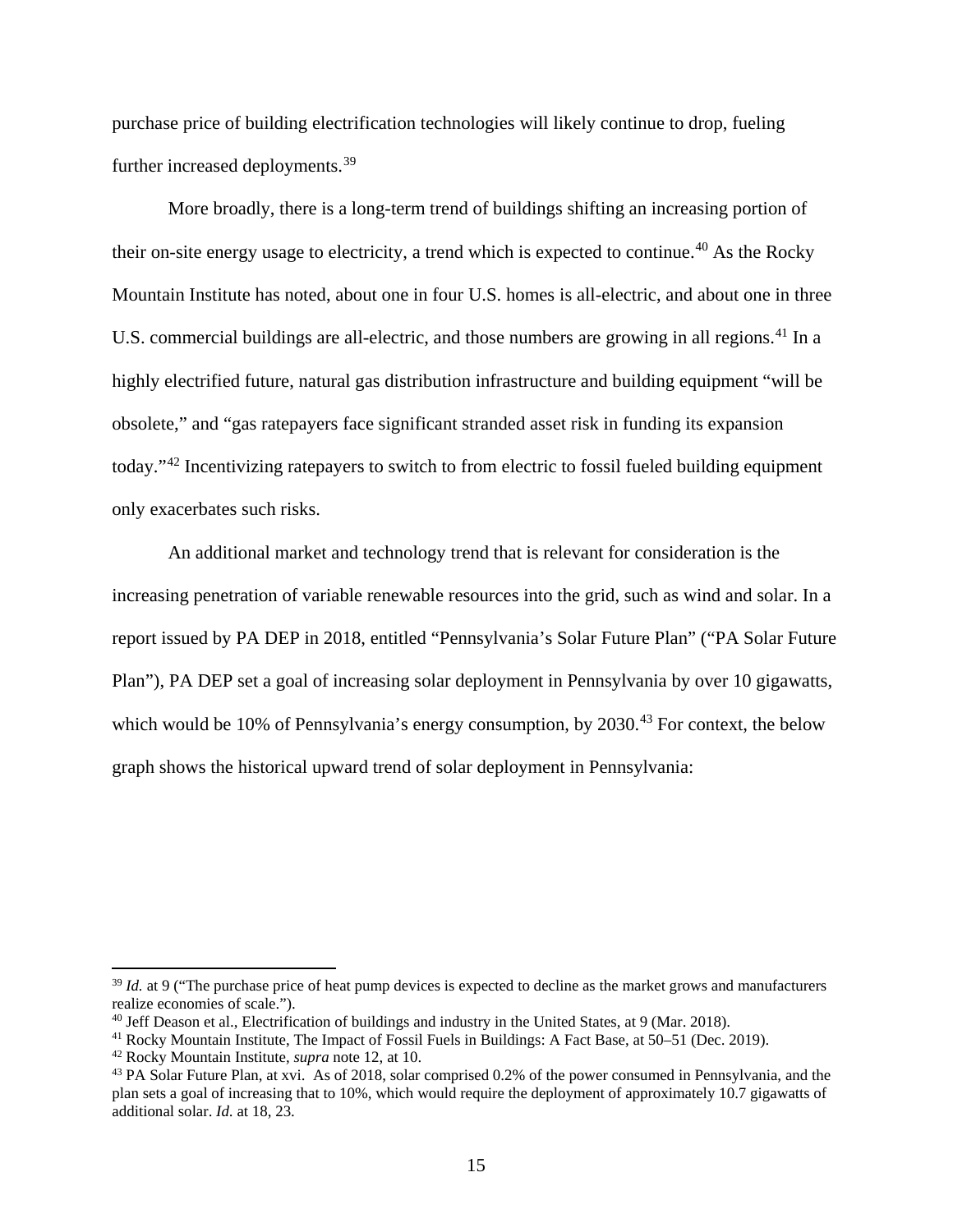

Figure 6. Pennsylvania's Cumulative Installed Solar Capacity. Source: PA Solar Future Plan, p. 24. More broadly, PA DEP identified 10% as an achievable goal in light of recent trends towards increased solar deployment nationally, noting that the U.S. has had an average annual growth rate of 59% for solar capacity since 2008 and that the price of solar power has decreased 66% since 2010.<sup>[44](#page-16-0)</sup>

Considering these trends, another reason to avoid electric-to-fossil fuel switching is that electrified buildings, if optimized, can help integrate increased levels of variable renewable power such as solar into the grid in a cost-effective fashion. As observed by the Rocky Mountain Institute,"[E]lectric space and water heating loads can be optimized to support efficient operation of the electric grid by shifting loads into periods of low-cost and abundant renewable generation, reducing load s during periods of peak demand, and providing other grid support services at the bulk power and local levels."[45](#page-16-1) If combined with time-of-use rates, the ability of programmable

<span id="page-16-1"></span><span id="page-16-0"></span><sup>&</sup>lt;sup>44</sup> PA Solar Future Plan, at 2.<br><sup>45</sup> Rocky Mountain Institute, *supra* note 12, at 41. Examples of other services that electric equipment can provide is frequency regulation and voltage management. *Id*.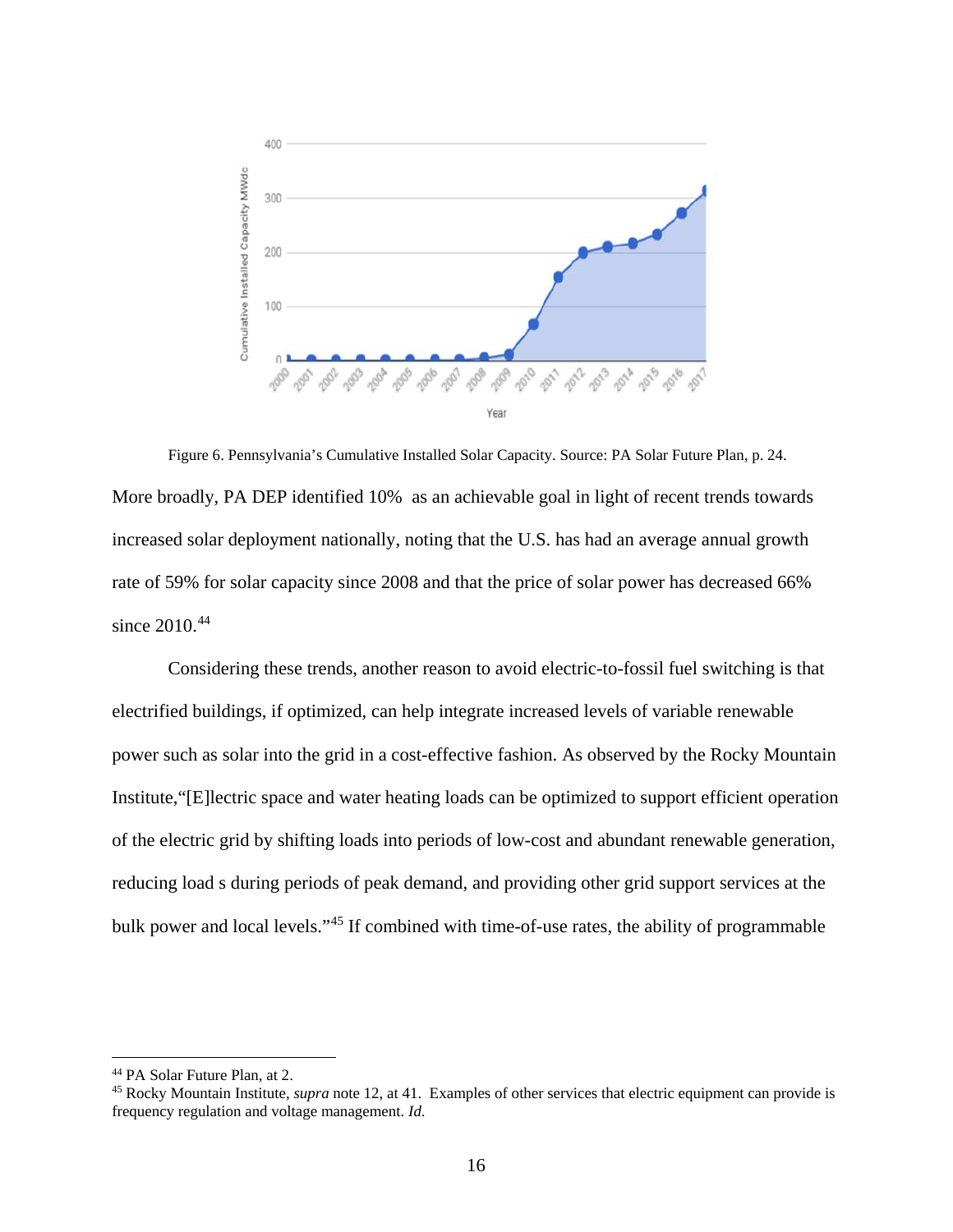electric equipment to shift load to lower-cost time periods, for example, by preheating or precooling, could provide substantial savings for ratepayers.[46](#page-17-0)

#### **D. Conclusion**

Since, as discussed above, electric-to-fossil fuel switching is not necessary for the costeffective implementation of Act  $129<sup>47</sup>$  $129<sup>47</sup>$  $129<sup>47</sup>$ , the Commission has a choice about whether to permit EDCs to include it in their Phase IV EE&C Plans or not. The Commission should choose not to permit it, first, out of a prudent concern to avoid working at cross-purposes with State and municipal policies towards decarbonization where such inconsistency can be avoided, and second, in light of market and technology trends towards increased building electrification and clean energy deployment.

#### **IV. Beneficial Electrification Should be Permitted in Phase IV**

The Commission should permit EDCs to include in their EE&C Plans for Phase IV costeffective beneficial electrification measures that replace fossil fuel-powered home equipment with electricity-powered equipment. For the reasons discussed above, in addition to helping achieve Act 129 targets, such beneficial electrification measures carry the added benefits of improving alignment with State and municipal policies towards decarbonization and of providing added value to ratepayers in the context of increasing renewables deployment.

Beneficial electrification also provides further benefits. To start, once electric space heating is installed in a building, then building envelope measures like whole-home weatherization become more cost-effective under the TRC test, so beneficial electrification can help pave the way for the inclusion of more comprehensive measures in EE&C Plans. Moreover, beneficial electrification can also help reduce indoor air pollution, an issue of particular concern

<span id="page-17-0"></span> <sup>46</sup> Id.

<span id="page-17-1"></span><sup>47</sup> *See supra* at Point III.A.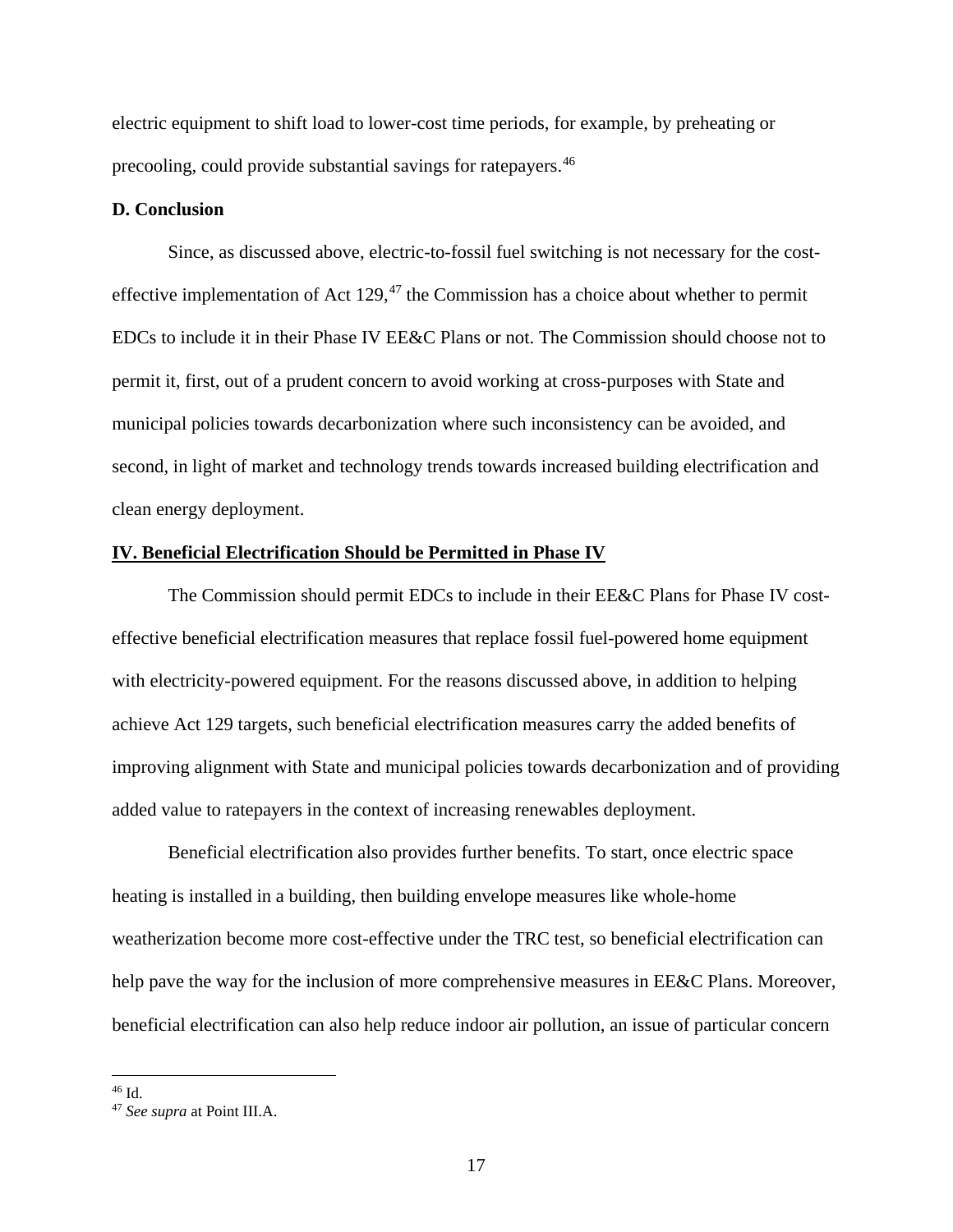for low-income communities that are often already over-burdened with air pollution and subject to heightened asthma rates.<sup>[48](#page-18-0)</sup> Finally, beneficial electrification can help protect ratepayers from volatility in gas prices, as electric retail prices are historically much more stable than gas prices.[49](#page-18-1)

One important issue for consideration with respect to beneficial electrification is that while the Tentative Order is structured in terms of achieving kWh reductions,<sup>[50](#page-18-2)</sup> beneficial electrification measures will result in an at least a modest increase in kWh consumption, even if they are a cost-effective means of reducing a ratepayer's overall energy use.

However, Act 129 provides the Commission with the authority to permit the inclusion of cost-effective beneficial electrification measures that result in a decrease in total *energy* consumption in EDCs' EE&C Plans, even if they result in an increase in electricity consumption. Section § 2806.1(a) of Act 129 requires that the Commission "adopt an energy efficiency and conservation program to require electric distribution companies to adopt and implement costeffective energy efficiency and conservation plans to reduce energy demand and consumption $[.]$ "<sup>[51](#page-18-3)</sup>

As can be seen, the statutory mandate is for the Commission to pursue the reduction of "energy demand and consumption," not simply a reduction in kWhs of electricity.<sup>[52](#page-18-4)</sup> Moreover, Act 129 also authorizes the Commission to review the cost-effectiveness of energy efficiency and conservation plans established under Section § 2806.1(a) either using a total resource cost test, which Act 129 defines as a test based on the avoided cost of supplying electricity, or "a

<span id="page-18-0"></span> <sup>48</sup> Rocky Mountain Institute, *supra* note 40, at 71.

<span id="page-18-3"></span><span id="page-18-2"></span><span id="page-18-1"></span><sup>49</sup> *Id.* at 45. 50 Tentative Order at 10. 51 66 Pa.C.S. § 2806.1(a). 52 *Id*.

<span id="page-18-4"></span>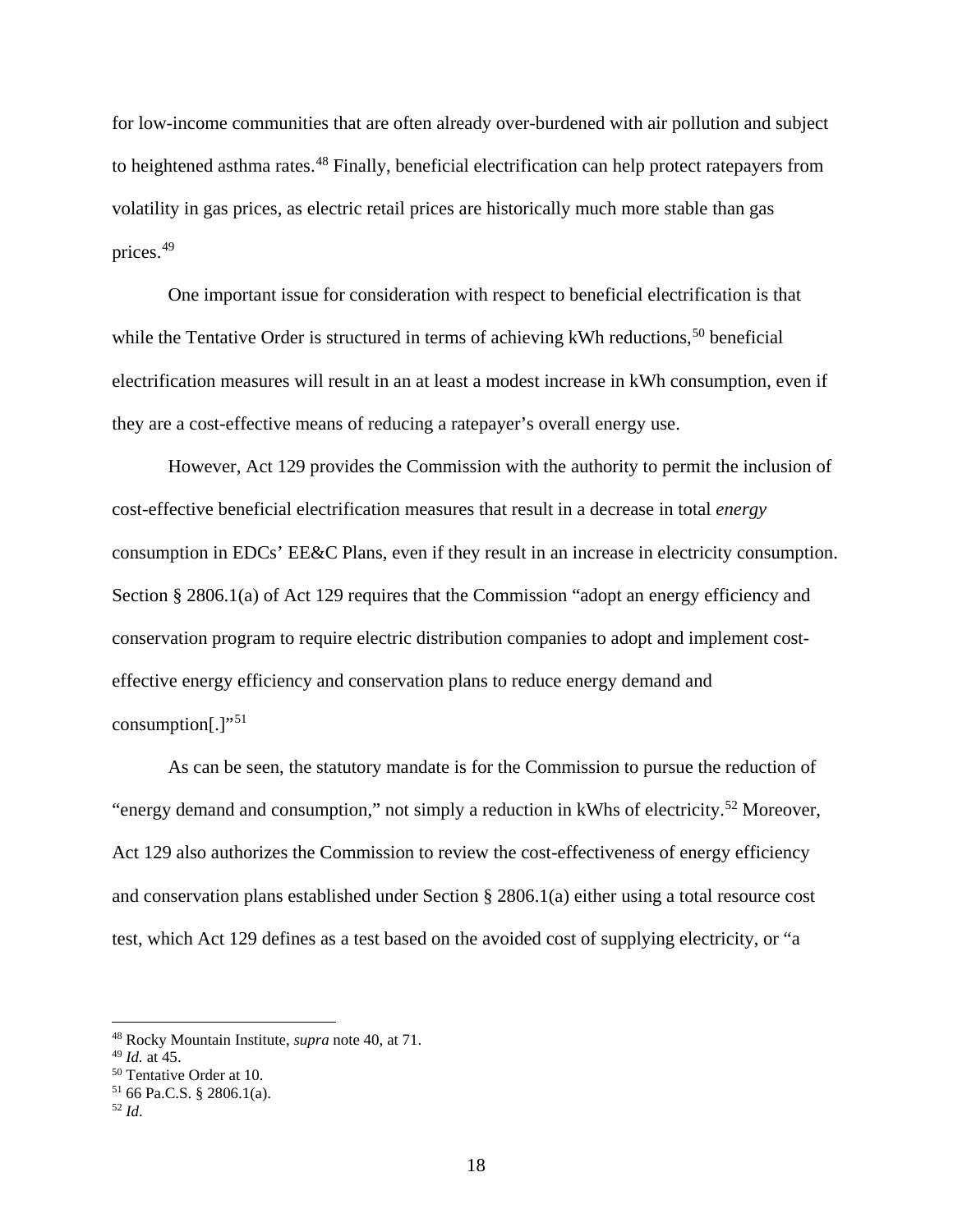cost-benefit analysis determined by the commission."[53](#page-19-0) This provides the Commission with the authority to adopt a cost-benefit analysis based on energy savings, not simply on electricity savings.

The Commission should initiate a working group to examine ways in which costeffective beneficial electrification energy efficiency measures can be optimally integrated into Act 129 implementation for future phases. However, the Commission does not need to and should not wait until a Phase V to authorize the inclusion of cost-effective beneficial electrification measures in EE&C Plans. Instead, the Commission should include in the Final Order for Phase IV a determination that net site energy reductions achieved by beneficial electrification measures shall be credited towards the achievement of an EDC's kWh reduction targets by converting the net energy reduction achieved, as measured in British thermal units ("BTUs"), into the equivalent amount of energy as measured in kWhs. BTUs, which measure the amount of heat needed to raise the temperature of one pound of liquid water by one degree Fahrenheit, are recommended by the U.S. Energy Information Administration ("EIA") as a unit of measurement that can provide a means of comparing different energy sources on an equal basis.[54](#page-19-1) The conversion between BTUs and kWhs can be performed arithmetically, and the EIA provides a calculator for this conversion on its website.[55](#page-19-2)

#### **V. Budget Carryover Issues**

In the Tentative Order, the Commission proposes that any excess funds from EDCs' budgets for Phase III should be refunded to ratepayers and not applied towards the

<span id="page-19-0"></span> $53$  66 Pa.C.S. § 2806.1(c).

<span id="page-19-1"></span><sup>&</sup>lt;sup>54</sup> EIA, Units and calculators explained: British thermal units (Btu) (2020),  $\frac{https://www.eia.gov/energyexplained/units-and-calculators/british-thermal-units.php.}$  $55$  EIA, Units and calculators explained: Energy conversion calculators (2020),

<span id="page-19-2"></span>[https://www.eia.gov/energyexplained/units-and-calculators/energy-conversion-calculators.php.](https://www.eia.gov/energyexplained/units-and-calculators/energy-conversion-calculators.php)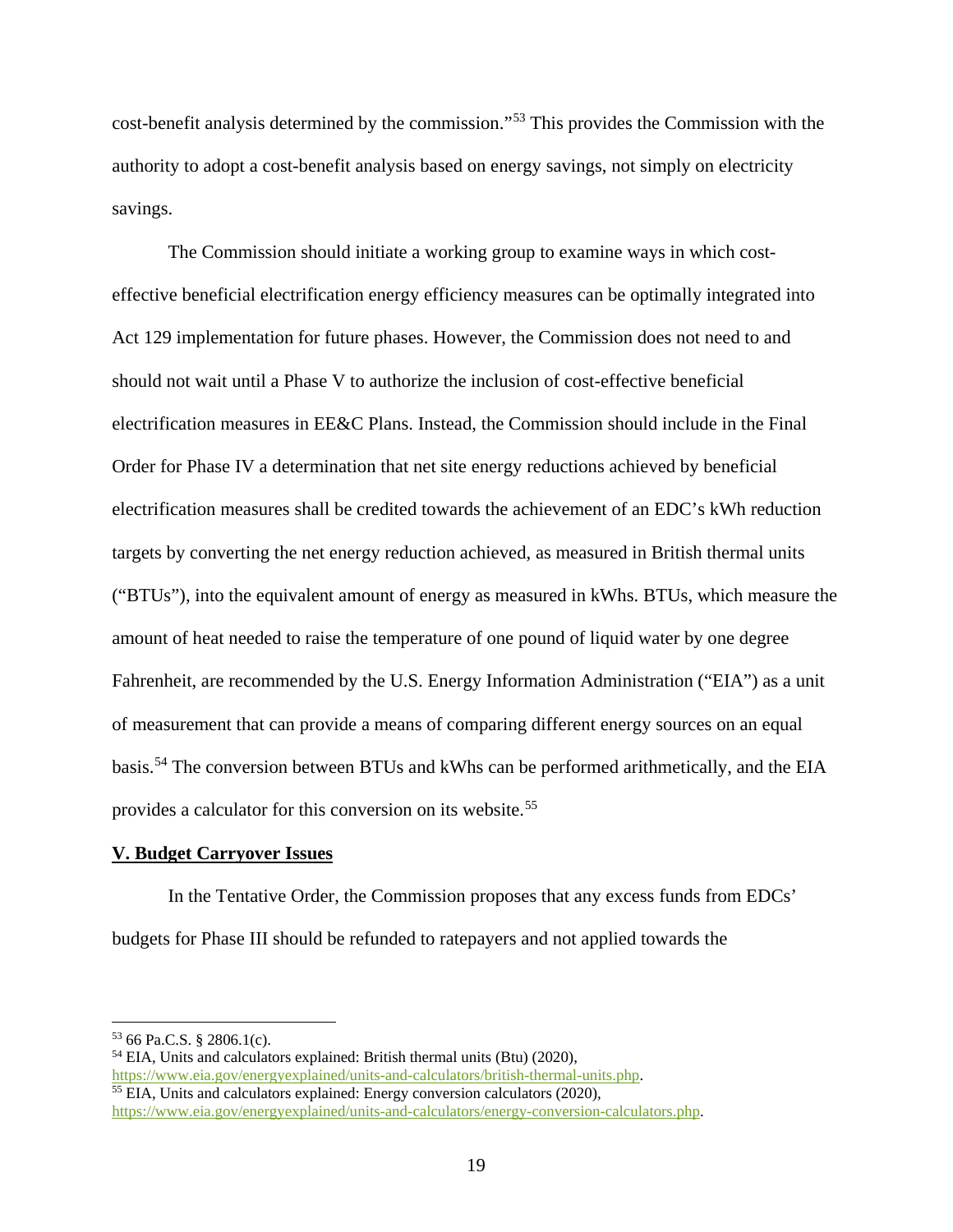implementation of Phase IV.<sup>[56](#page-20-0)</sup> The Environmental Stakeholders oppose this approach. As indicated by the SWE Report, there are far more cost-effective energy efficiency opportunities available in Pennsylvania than can be accomplished under Act 129's spending cap.<sup>[57](#page-20-1)</sup> The leftover funds from Phase III were originally set aside in conformity with Act 129's mandate to spend such monies on achieving progress in energy efficiency, and given that substantial energy efficiency opportunities remain, the funds should be spent on those opportunities.

However, the Environmental Stakeholders propose, as a means of furthering Act 129's requirement that energy efficiency opportunities be distributed equitably,<sup>[58](#page-20-2)</sup> that excess funds from Phase III be spent on funding work necessary to implement comprehensive energy efficiency measures for low-income ratepayers. In many instances, low-income ratepayers living in housing that requires substantial preparatory work for energy efficiency improvements or may require more expensive energy efficiency work, such as weatherization, in addition to lower-cost measures like lighting replacement.<sup>[59](#page-20-3)</sup> We propose that excess Phase III funds be first used to provide "whole home" weatherization to low-income customers enrolled in the Customer Assistance Program, and then if excess funds remain, that such funds be used for other types of energy efficiency measures for low-income ratepayers. Using excess Phase III funds in such a fashion will help the benefits of Act 129 to be distributed more equitably.

<span id="page-20-1"></span><span id="page-20-0"></span> <sup>56</sup> Tentative Order at 69.

<sup>57</sup> SWE Phase IV Report at 3–4.

<span id="page-20-2"></span> $5866$  Pa.C.S. § 2806.1(a)(5).

<span id="page-20-3"></span><sup>59</sup> Environmental Defense Fund, *Low-Income Energy Efficiency: A Pathway to Clean, Affordable Energy for All*, at 8 (Feb. 2018), [https://www.edf.org/sites/default/files/documents/liee\\_national\\_summary.pdf.](https://www.edf.org/sites/default/files/documents/liee_national_summary.pdf)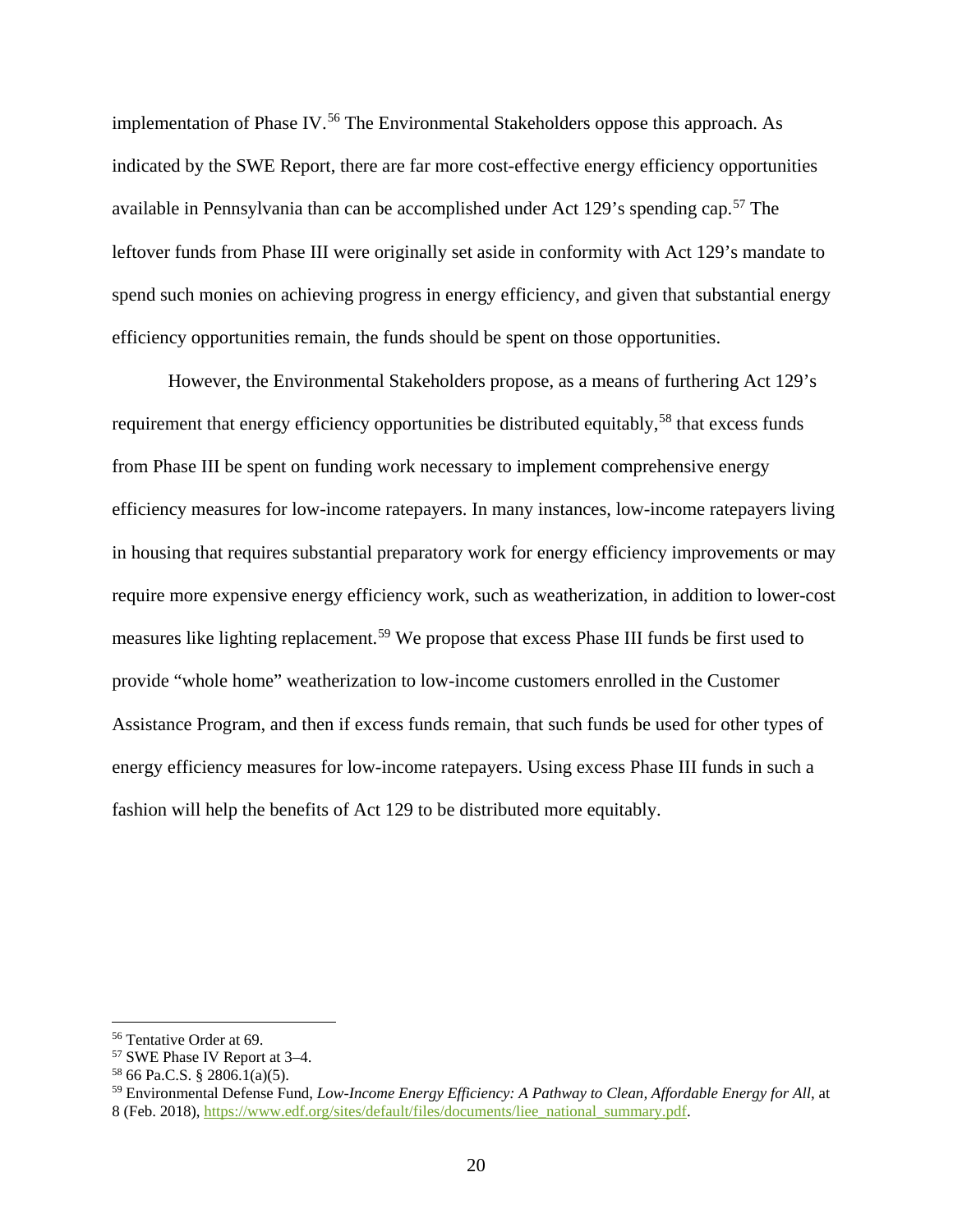#### **VI. Consumption Reduction Issues**

#### **A. Reduction Targets**

The kWh reduction targets for Phase IV should be set in a manner that encourages maximum possible reductions consistent with Act 129. In furtherance of this objective, if rollover savings credits are expected from Phase III, they should be treated as measures with zero additional acquisition cost in Phase IV, and Phase IV targets should be raised proportionally.

Moreover, EDCs' target compliance should be enforced annually subject to penalty under 66 Pa.C.S. § 2806.1(f). This will encourage utilities to make steady progress and promote regularity and compliance in implementation of the approved plan. Otherwise, utilities will only be penalized if they fail to submit a plan and if they fail to achieve their targets at the end of Phase IV, leaving them *de facto* free to disregard the approved plan and reach the targets however they please.

### **B. Comprehensive Programs**

In the Tentative Order, the Commission states its belief that "more comprehensive programs are beneficial to electric customers," and that for Phase IV, "EDCs should consider implementing a comprehensive mix of measures."[60](#page-21-0) The Commission proposes that each EDC's EE&C Plan "include at least one comprehensive program for residential and at least one comprehensive program for non-residential customer classes."[61](#page-21-1) However, comprehensiveness comes from the design of the portfolio as a whole, and is determined by how well each program integrates and complements each other, and not by simply having a set number of "comprehensive" programs.

<span id="page-21-0"></span> <sup>60</sup> Tentative Order at 15.

<span id="page-21-1"></span><sup>61</sup> Id.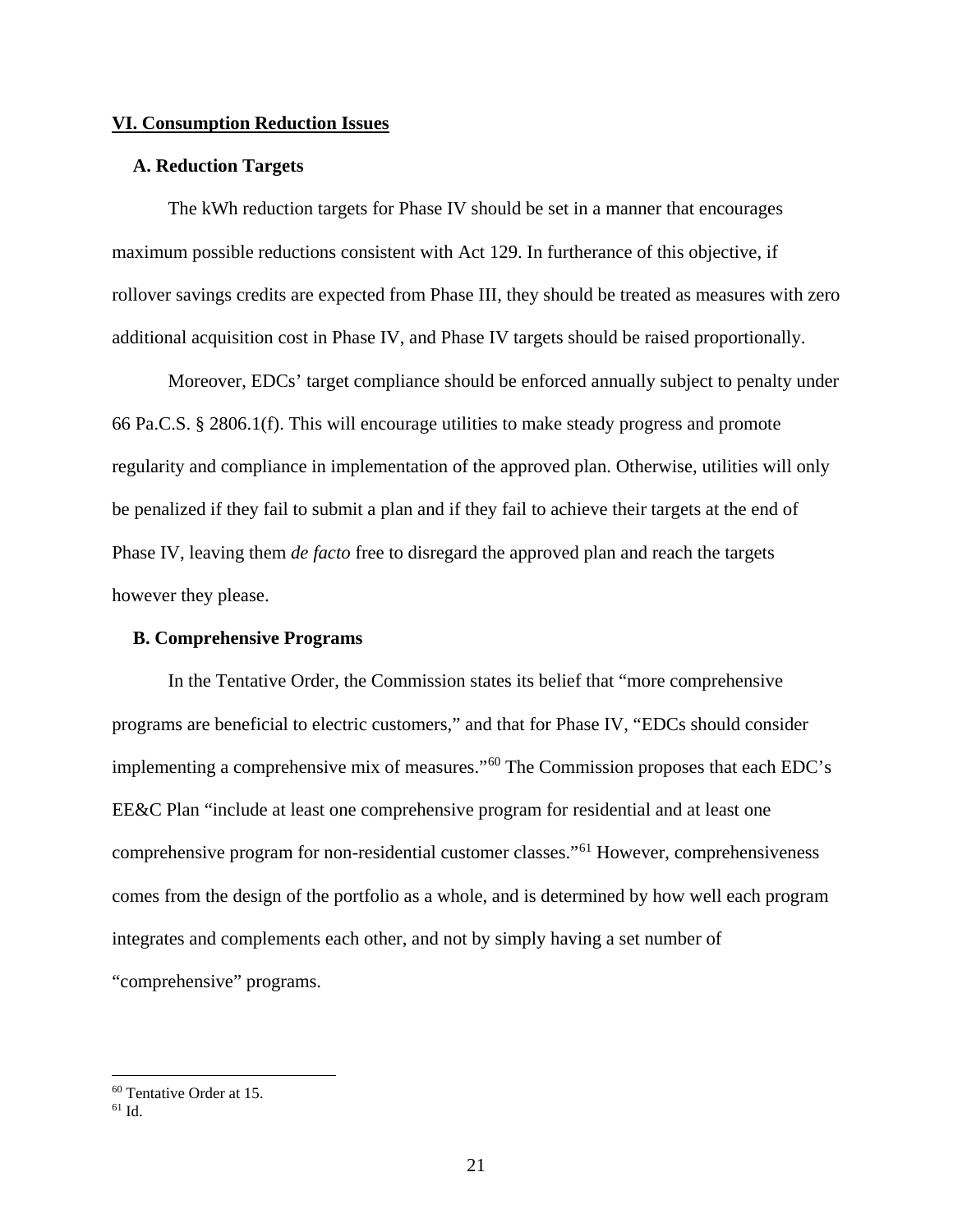Specifically, EDCs should be encouraged to implement as many non-lighting measures as possible, and should be discouraged from achieving significant savings through mail-out energy savings kits. Such measures amount to "cream-skimming," which achieve short-term cost reductions but neglect the implementation of long-term measures that have a higher upfront cost but potentially much greater lifetime savings. A well-designed beneficial electrification program would be an example of such a long-term measure, which may involve a higher upfront investment than lighting measures, but would have the potential for higher long-term savings, as well as laying the groundwork for demand flexibility that can help integrate increasing amounts of clean energy into the grid. Another example of the type of comprehensive measures that should be prioritized is whole-home weatherization, including insulation and air-sealing, which again has a higher up-front cost than other measures but also a higher lifetime efficiency return. Moreover, there can be synergies between comprehensive measures such as beneficial electrification and weatherization, where performing both measures in a coordinated fashion can result in greater total efficiency gains than the sum of implementing those measures alone.

Finally, where EDCs conduct audits as part of their Act 129 compliance, such audits should be required to study total energy use and savings potential, not simply electricity use and savings potential. This will provide higher quality, more complete information to ratepayers, and will help ratepayers understand the potential benefits of building electrification, as well as nonelectric energy savings they could pursue outside of Act 129.

#### **C. Low-Income Issues**

Act 129 requires the equitable distribution of the benefits of EDC energy efficiency plans to all ratepayers.<sup>[62](#page-22-0)</sup> As reflected by its legislative history, one of the primary objectives of the

<span id="page-22-0"></span> $62$  66 Pa.C.S. § 2806.1(a)(5).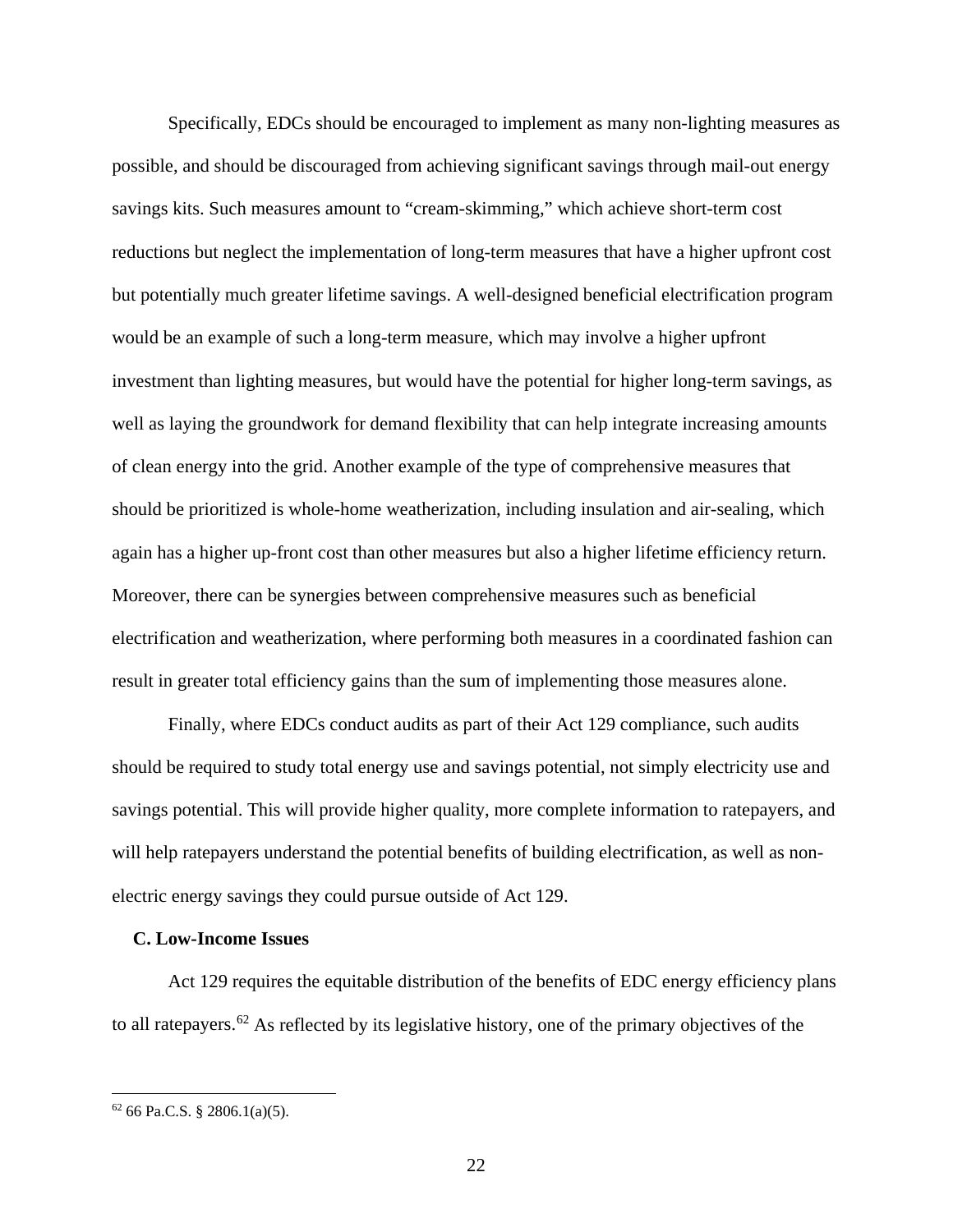General Assembly in passing Act 129 was to ensure the protection of low-income ratepayers from rising electricity costs.<sup>[63](#page-23-0)</sup> This makes sense as a matter of public policy, since low-income ratepayers are often the most heavily burdened by utility costs as a portion of their budget, and energy efficiency measures can be an impactful way of reducing this burden.<sup>[64](#page-23-1)</sup>

In the Tentative Order, the Commission proposes that all EDCs include in their EE&C Plan a number of specific measures for low-income households (defined as households at or below 150% of the Federal Poverty Income Guidelines), in proportion to that sector's share of energy usage.<sup>[65](#page-23-2)</sup> The Tentative Order further proposes that each EDC obtain a minimum of 5.8% of its consumption reduction target from "from programs solely directed at low-income customers or low-income-verified participants in multifamily housing programs."[66](#page-23-3) The Environmental Stakeholders strongly support the Commission's effort to ensure the inclusion of low-income ratepayers in Act 129 programs, but respectfully request that low-income measures be augmented.

The rationale for the 5.8% figure is not directly explained, but it appears to be drawn from the SWE Report. The SWE Report conducted modelling for each EDCs based on a lowincome spending carveout of 12.7%, and this carveout percentage was derived from the amount EDCs had spent on low-income measures in prior phases.<sup>[67](#page-23-4)</sup> The SWE Report found, that given such a budget, low-income customers could achieve approximately 6.5% of total portfolio

<span id="page-23-0"></span> 63 *See* PA H.R., House Journal at 386-403 (Feb. 11, 2008); PA H.R., House Journal at 430-432 (Feb. 12, 2008); PA S., Senate Journal at 2626-2631 (Oct. 8, 2008); Pa. H.R., House Journal at 2323-2328 (Oct. 8, 2008). [http://www.leeis.state.Da.us/cfdocs/billInfo/bill historv.cfm?svear=2007&sind-0&bod^H&tvoe=B&bn^220](http://www.leeis.state.da.us/cfdocs/billInfo/bill%20historv.cfm?svear=2007&sind-0&bod%5eH&tvoe=B&bn%5e220%20)

<span id="page-23-1"></span><sup>64</sup> University City Review, *Council President Clarke Hails Progress of Energy Fit Low-Income Housing Preservation Program* (Aug. 12, 2015) ("There are 331,000 row homes in Philadelphia, 38 percent of which are owned by low-income people – a high percentage relative to other major cities. Many of these homes are poorly maintained and not energy efficient, leading to utility costs of 25 percent to 40 percent of monthly income."), [http://ucreview.com/council-president-clarke-hails-progress-of-energy-fitlow-income-housing-pr-p5859-1.htm.](http://ucreview.com/council-president-clarke-hails-progress-of-energy-fitlow-income-housing-pr-p5859-1.htm) <sup>65</sup> Tentative Order at 16–17.

<span id="page-23-3"></span><span id="page-23-2"></span><sup>66</sup> *Id.* at 17.

<span id="page-23-4"></span><sup>67</sup> *Id.* at 16.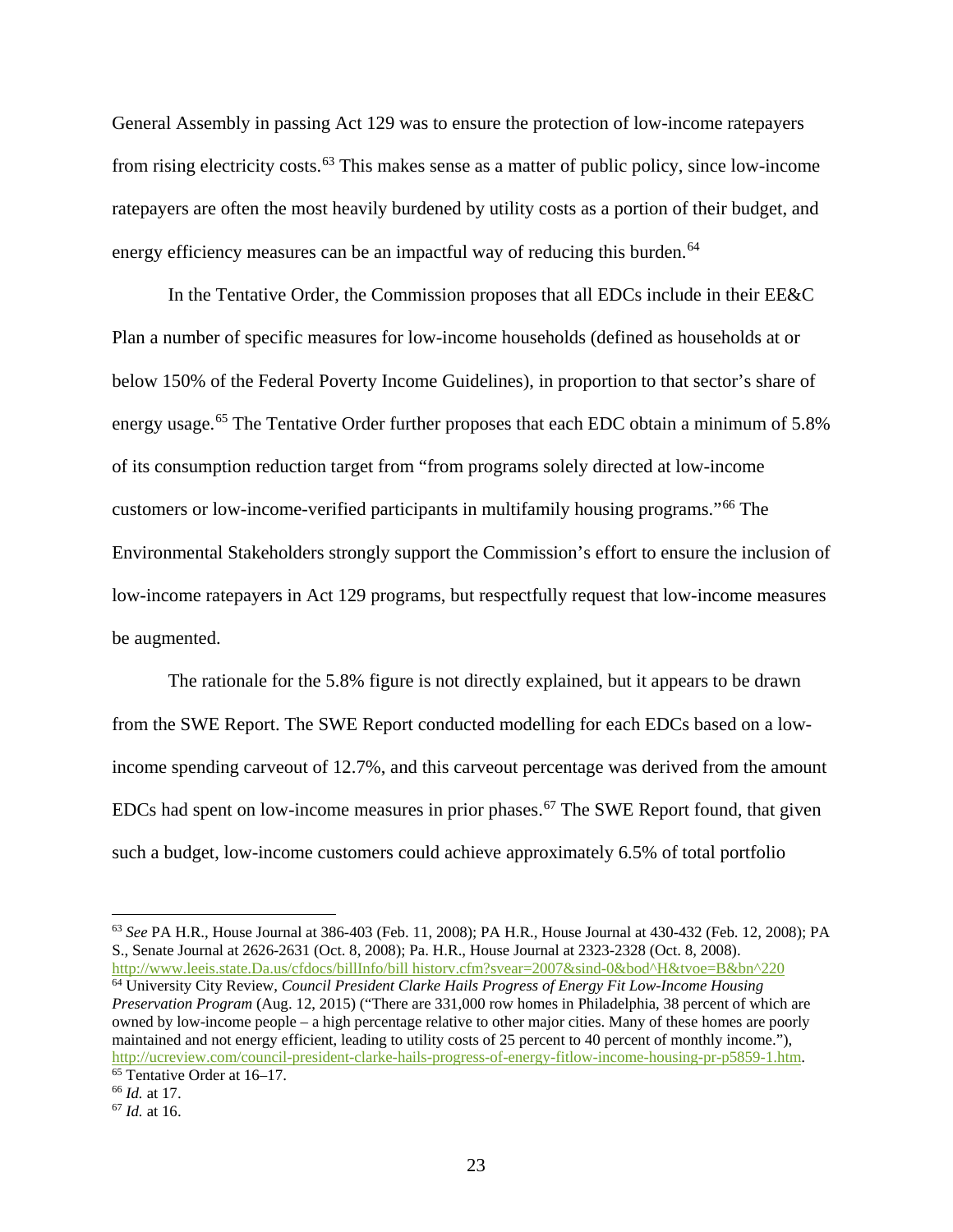savings, with the specific amount for each EDC varying, from 5.8% for PECO to 9.4% for Penn Power.<sup>[68](#page-24-0)</sup> As such, the Commission appears to have set the low-income carveout at the lowest figure modelled for any EDC in the SWE Report.

This approach is insufficient, and is not in keeping with Act 129's statutory mandate to ensure that the benefits of energy efficiency are distributed equitably.<sup>[69](#page-24-1)</sup> Since the SWE has derived projections of the potential for low-income savings for each EDC, rather than simply taking the lowest potential savings percentage for any EDC and applying that to all EDCs, the Commission should take the savings projections already calculated by the SWE for each EDC, and set that percentage as the carveout for each EDC.

The Commission should also examine and develop a reasoned explanation for why 12.7% of the budget is an adequate amount to spend on energy efficiency measures for lowincome ratepayers. It may not be, given the energy burdens experienced by many low-income households.<sup>[70](#page-24-2)</sup> The sole rationale for the 12.7% figure is that it is based on previous levels of EDC low-income spending, but this does not suffice as a reasoned explanation for why such an amount is the proper amount. This analytical gap should be corrected.

Additionally, the Commission should provide greater attention to ensuring that lowincome ratepayers residing in multi-family housing have access to the benefits of Act 129. Lowincome multi-family housing is a sector that faces numerous challenges to energy efficiency implementation, including more complex ownership structures than single-family homes (often involving multiple owners that must agree on decisions); limited administrative resources to evaluate energy efficiency opportunities; limited access to capital; and pressing repair and

<span id="page-24-0"></span> <sup>68</sup> *Id*.

<span id="page-24-1"></span><sup>69</sup> 66 Pa.C.S. § 2806.1(a)(5).

<span id="page-24-2"></span><sup>70</sup> University City Review, *supra* note 63.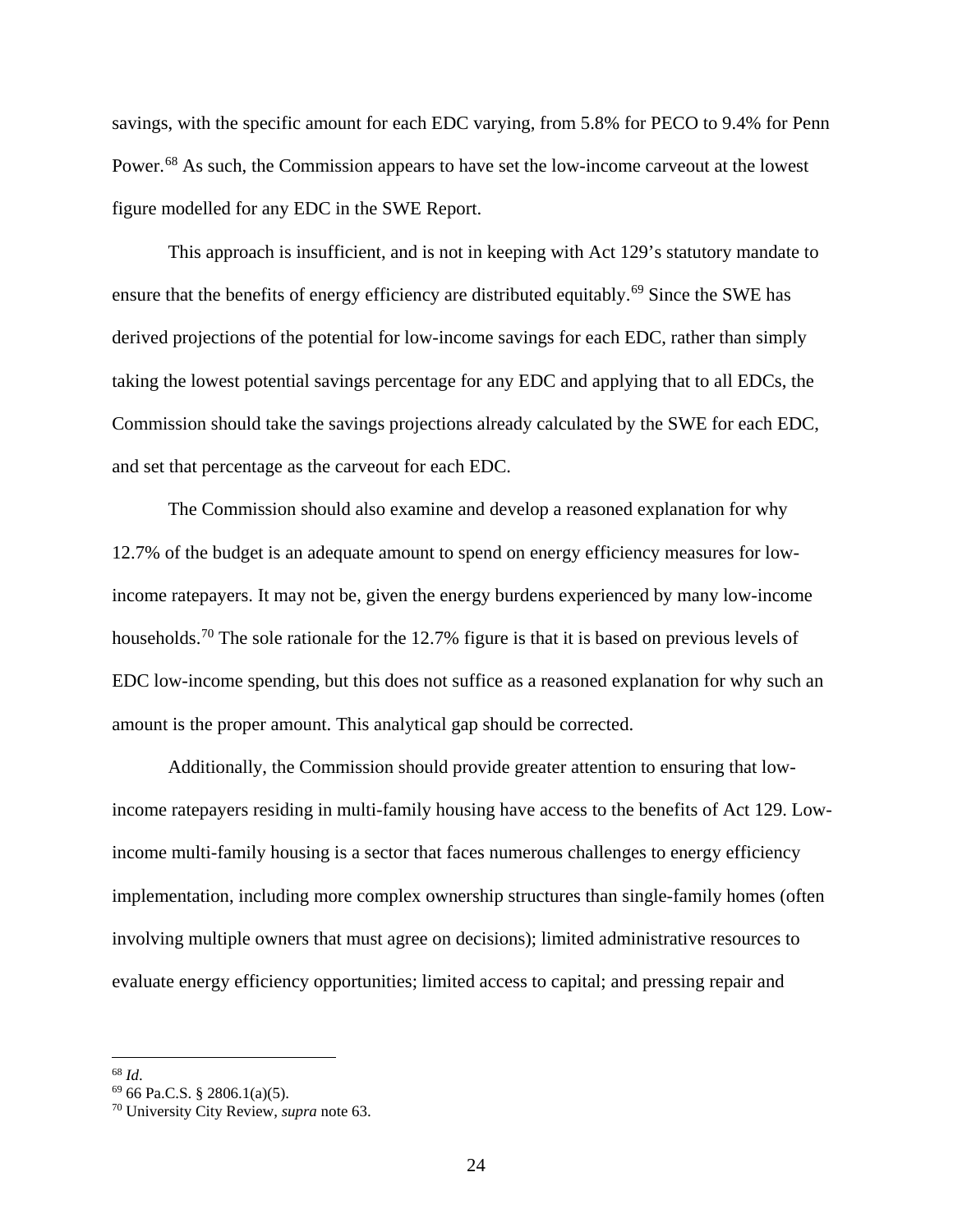maintenance issues that can compete for limited resources and may prevent the implementation of energy efficiency measures until resolved.[71](#page-25-0)

Helping overcome these barriers may require EDCs to provide additional administrative and technical support, and in order to ensure that such work is done, the Commission should include a carveout requirement that 1% of an EDC's total portfolio savings should come from direct-install measures at low-income multi-family properties; since this 1% would be targeted to low-income ratepayers, it would also count towards EDC's achievement of their broader lowincome carveout. A direct install requirement, which would require the direct installation of durable efficiency measures, is important because it helps ensure that EDCs will go beyond measures like home energy reports to provider deeper and longer-lasting savings.

#### **D. Government, Nonprofits, and Institutions Issues**

In the Tentative Order, the Commission proposes not to include a specific carveout for the government, nonprofits, and institutions ("GNI") sector, on the basis that GNI targets were substantially exceeded in Phase III and that market studies indicate that substantial GNI savings will continue to be achieved even without a specific carveout.<sup>[72](#page-25-1)</sup> However, government entities are differently situated from nonprofit institutions in that government entities are funded directly by taxpayers, and reductions in government energy use provides a direct benefit to the public in the form of a lower tax burden. Accordingly, the Commission should retain a "G" carveout that sets savings targets for government buildings to be met by each EDC, which is another means by which the Commission can ensure that the benefits of Act 129 are widely shared by the public.

#### **VII. Peak Demand Reduction Issues**

<span id="page-25-0"></span> <sup>71</sup> Stefen Samarripas and Dan York, *Closing the Gap in Energy Efficiency Programs for Affordable Multifamily Housing*, at 2 (Apr. 2019), [https://www.aceee.org/sites/default/ files/publications/researchreports/u1903.pdf.](https://www.aceee.org/sites/default/%20files/publications/researchreports/u1903.pdf)

<span id="page-25-1"></span><sup>72</sup> Tentative Order at 20–21.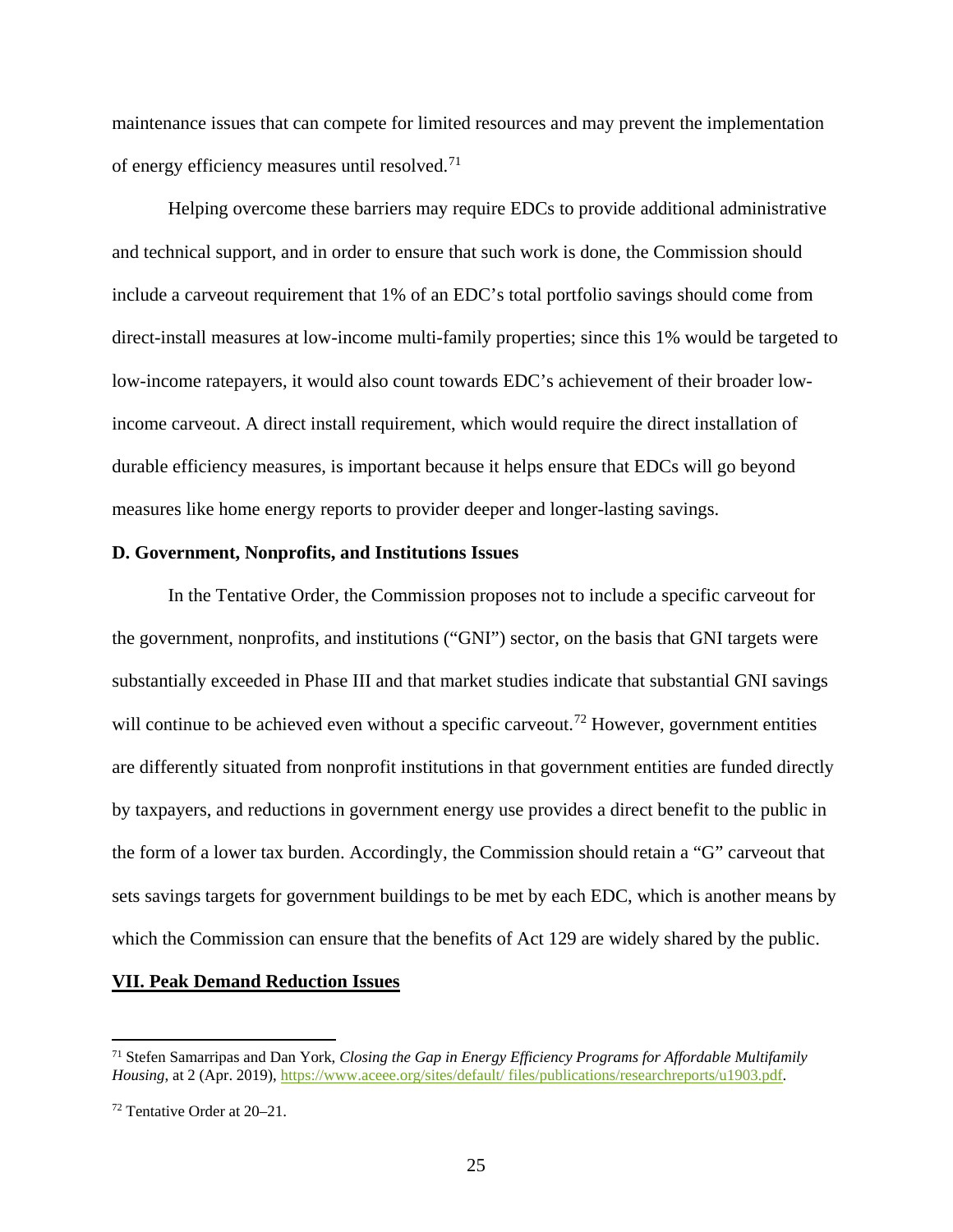#### **A. Reduction Targets**

As with the Consumption Reduction part of Act 129 implementation, the Commission should require that the targets set for Peak Demand Reduction be enforced annually subject to penalty under 66 Pa.C.S. § 2806.1(f). This will encourage utilities to make steady progress and promote regularity and compliance in implementation of the approved plan. Otherwise, utilities will only be penalized if they fail to submit a plan and if they fail to achieve their targets at the end of Phase IV, leaving them *de facto* free to disregard the approved plan and reach the targets however they please.

#### **B. Implementation Issues**

The Environmental Stakeholders strongly support the Commission's stated preference for coincident peak demand reduction from energy efficiency measures rather than demand response. Energy efficiency measures have a wide array of additional consumer benefits, spread across a broader class of consumers, than demand response measures typically do. However, the Commission should also encourage the implementation of energy efficiency measures which have a potential dual use as demand response measures. For example, electric heat pumps for space and water heating can be managed in such a fashion as to provide demand response services by shifting heating load to lower-demand times.<sup>[73](#page-26-0)</sup> Increased adoption of time-of-use rates would further encourage this time of optimization of load and demand.<sup>[74](#page-26-1)</sup>

The Environmental Stakeholders also fully support the Commission's proposal in the Tentative Order<sup>[75](#page-26-2)</sup> to require EDCs to bid energy efficiency demand reduction measures into PJM's forward capacity market. We note that funds received in this manner will have the net

<span id="page-26-0"></span> <sup>73</sup> Rocky Mountain Institute, *supra* note 12, at 41.

<span id="page-26-1"></span>

<span id="page-26-2"></span><sup>&</sup>lt;sup>75</sup> Tentative Order at 73.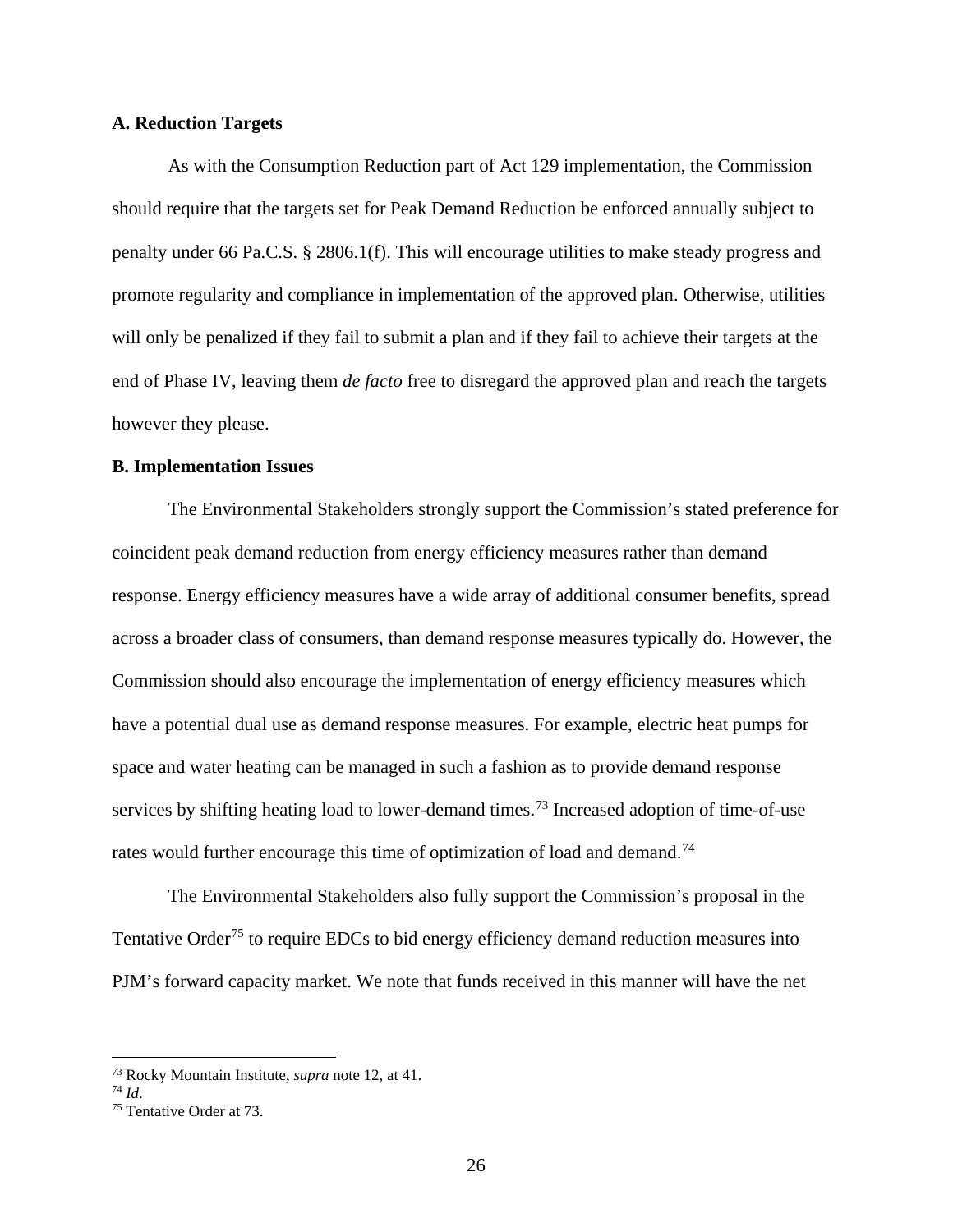effect of reducing the costs of an EDC's EE&C Plan. This should be reflected accurately in EDC progress reports as lower costs for the plan, which will free up additional dollars under Act 129's spending cap for investment in energy efficiency measures.

## **VIII. Conclusion**

The Environmental Stakeholders respectfully request that the Commission consider the foregoing comments in its preparation of the Final Order on Phase IV of the Act 129 Energy Efficiency and Conservation Program.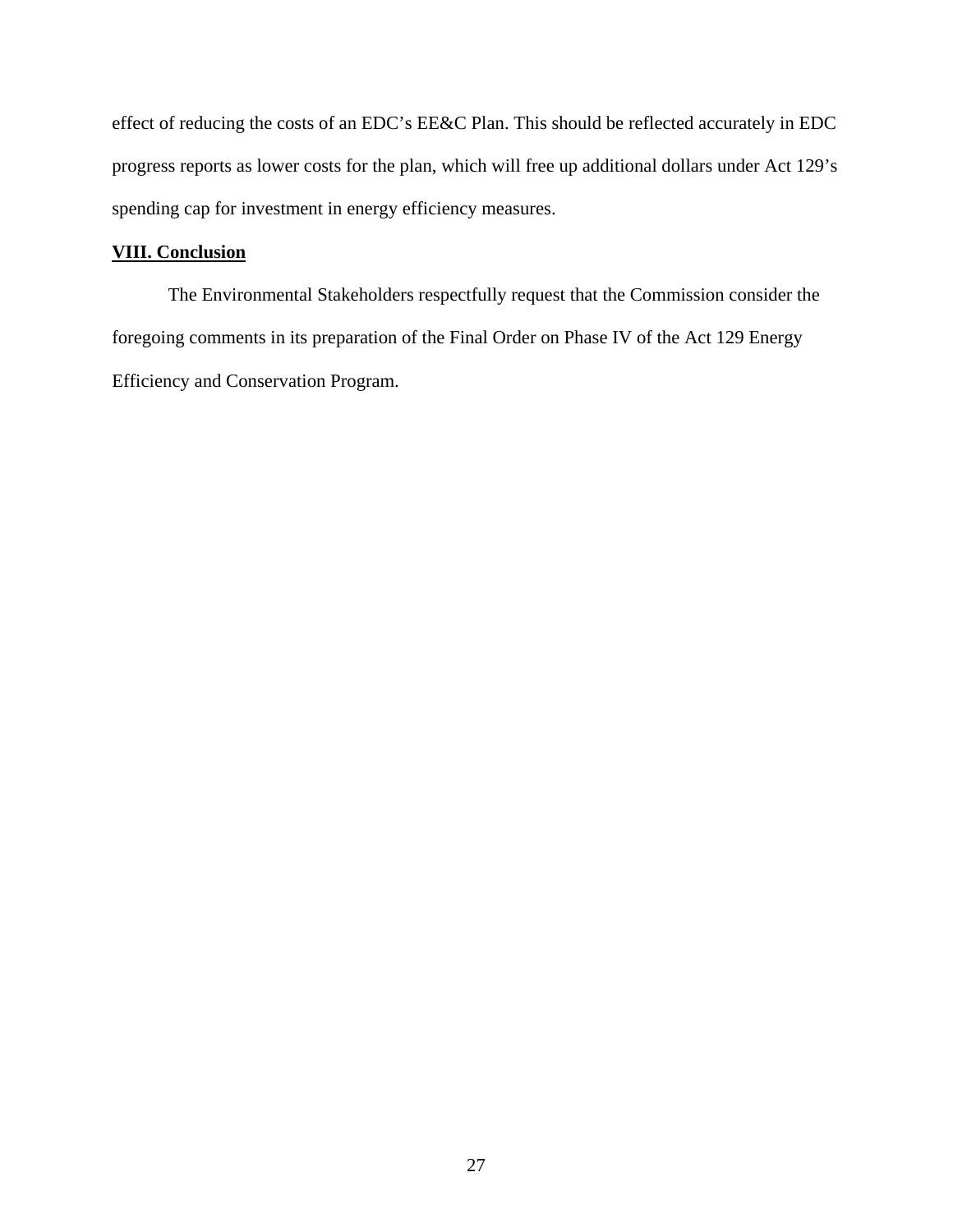# Respectfully submitted,

## */s/ Devin McDougall*

Staff Attorney Earthjustice 1617 John F. Kennedy Blvd., Suite 1130 Philadelphia, PA 19103 [dmcdougall@earthjustice.org](mailto:dmcdougall@earthjustice.org)

## */s/ Mark Szybist*

Senior Attorney & Advocate Natural Resources Defense Council 1152 15th Street NW, Suite 300 Washington, DC 20005 [mszybist@nrdc.org](mailto:mszybist@nrdc.org)

## */s/ Logan Welde*

Staff Attorney & Director of Legislative Affairs Clean Air Council 135 S 19th St, Suite 300 Philadelphia, PA 19103 [lwelde@cleanair.org](mailto:lwelde@cleanair.org)

# */s/ Rabbi Julie Greenberg*

Climate Justice Coordinator POWER: An Interfaith Movement 1429 N. 11th St. Philadelphia, PA 19121 [jgreenberg@powerphiladelphia.org](mailto:jgreenberg@powerphiladelphia.org) 

## */s/ Tom Schuster*

Clean Energy Program Director Sierra Club, Pennsylvania Chapter PO Box 1621 Johnstown, PA 15907 [tom.schuster@sierraclub.org](mailto:tom.schuster@sierraclub.org)

# */s/ Rob Altenburg*

Director, Energy Center Citizens for Pennsylvania's Future 610 N 3rd St Harrisburg PA 17101 [altenburg@pennfuture.org](mailto:altenburg@pennfuture.org)

# */s/ Zakia Elliot*

Program Manager Philadelphia Climate Works PO Box 606 Harrisburg, PA 17108 [zakia.elliott@sierraclub.org](mailto:zakia.elliott@sierraclub.org)

# */s/ Mitch Chanin*

Steering Committee Member 350 Philadelphia 124 Tomlinson Road Philadelphia, PA 19116 [350philadelphia@gmail.com](mailto:350philadelphia@gmail.com)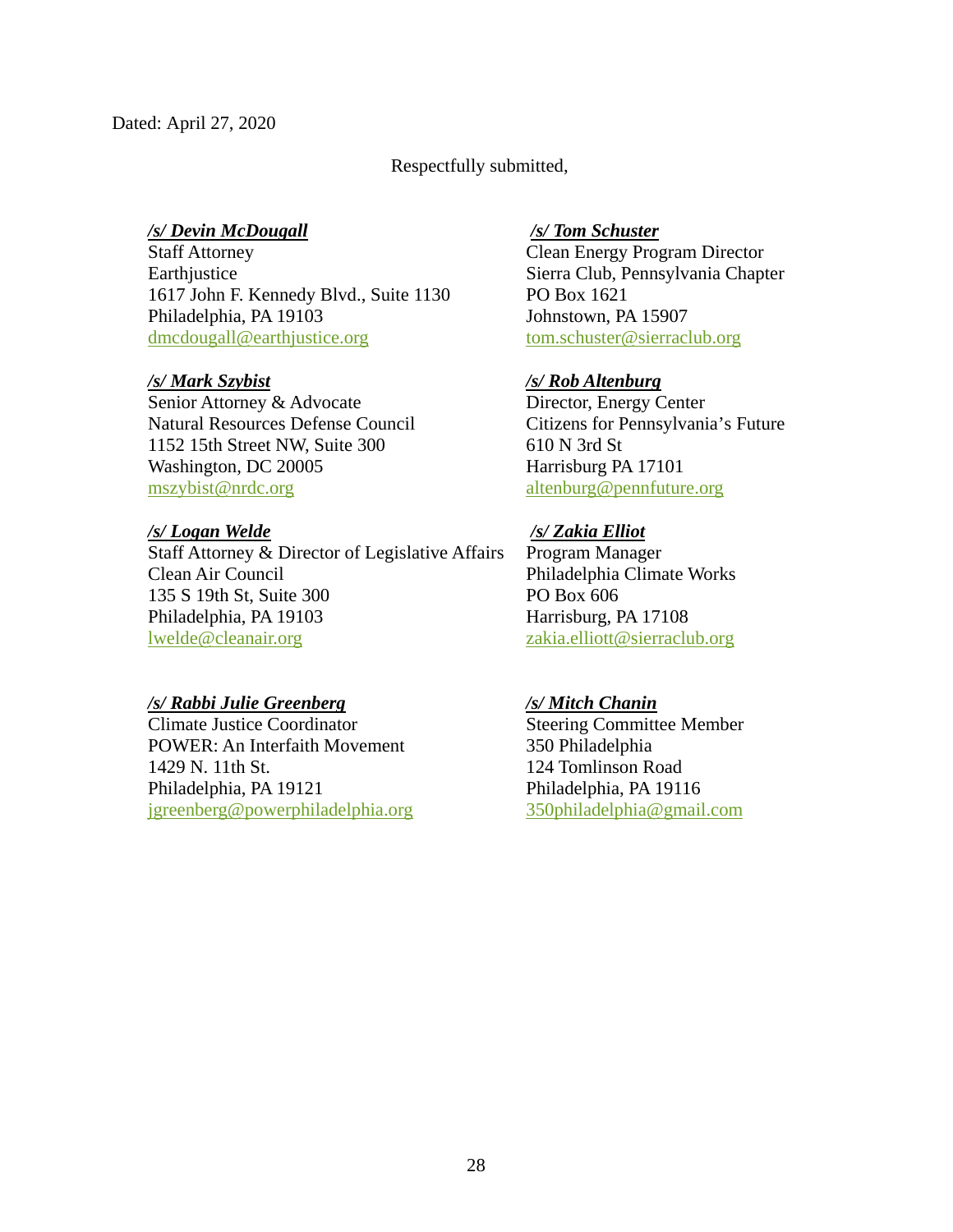# **EXHIBIT A.**

# **AFFIDAVIT OF JAMES WYLIE**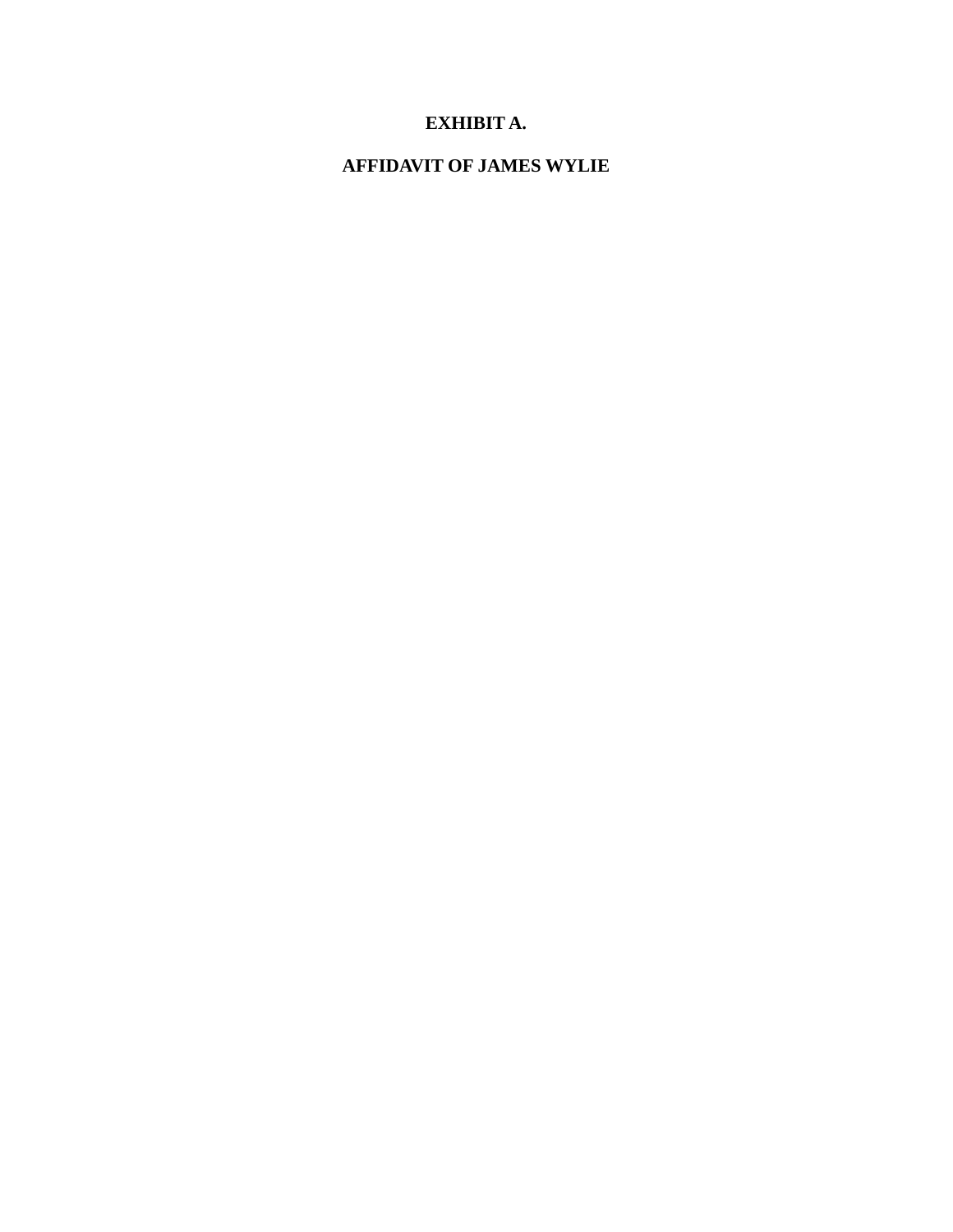## **BEFORE THE PENNSYLVANIA PUBLIC UTILITIES COMMISSION**

**) )** 

**Act 129 Implementation Phase IV**

**) Docket Nos. M-2020-3015228** 

## **AFFIDAVIT OF JAMES WYLIE IN SUPPORT OF THE COMMENTS OF THE ENVIRONMENTAL STAKEHOLDERS**

I, James Wylie, being duly sworn, depose and say:

1. My name is James Wylie, and I am the volunteer chair of the Pennsylvania Chapter of Sierra Club. I am a longtime member of Sierra Club and have been an active volunteer for the past 12 years. I hold a Bachelor of Science degree in Electrical Engineering from Bucknell University and a Graduate Certificate in Sustainable Development from the University of Massachusetts, Dartmouth. I am a resident of West Chester Borough, Chester County, Pennsylvania.

2. As part of my work at Sierra Club, I advocate for Pennsylvania municipalities to adopt strong climate policy commitments and track the progress of Pennsylvania municipalities in doing so.

3. The following 29 Pennsylvania municipalities have passed legislative resolutions to work towards 100% clean electricity and 100% clean energy used for heat and transportation, as part of the Sierra Club's "Ready for 100" campaign, by the dates indicated:

| Name of Municipality | EDC Serving the | Date for 100% Clean | Date for $100\%$ |
|----------------------|-----------------|---------------------|------------------|
|                      | Municipality    | Electricity         | Clean Heat &     |
|                      |                 |                     | Transportation   |
| Ambler Borough       | <b>PECO</b>     | 2035                | 2050             |
| Cheltenham Twp       | <b>PECO</b>     | 2035                | 2050             |
| Conshohocken Borough | <b>PECO</b>     | 2035                | 2050             |
| Downingtown Borough  | <b>PECO</b>     | 2035                | 2050             |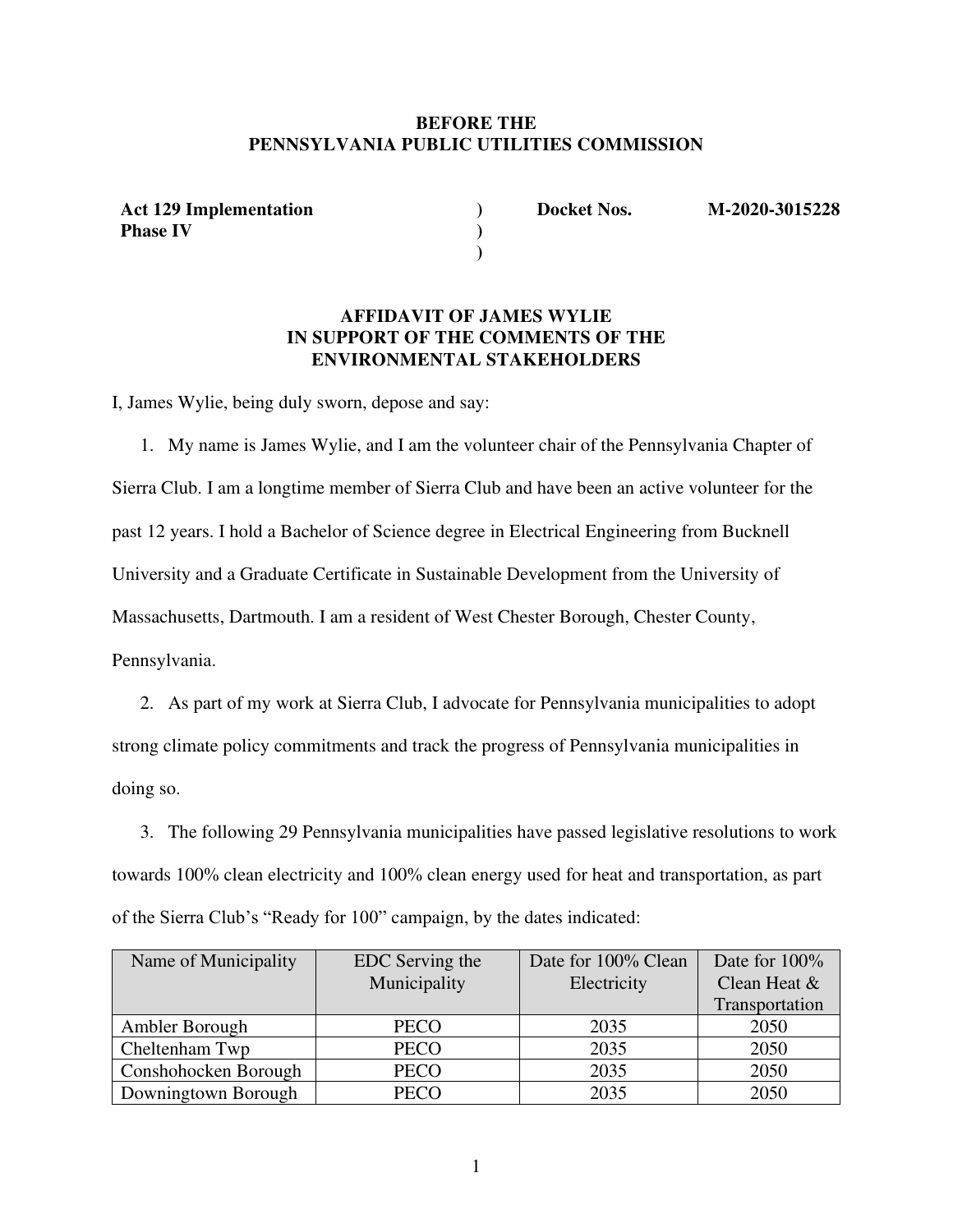| Doylestown Twp               | <b>PECO</b>         | 2035 | 2050 |
|------------------------------|---------------------|------|------|
| East Bradford Twp            | <b>PECO</b>         | 2035 | 2050 |
| East Pikeland Twp            | <b>PECO</b>         | 2035 | 2050 |
| Haverford Twp                | <b>PECO</b>         | 2035 | 2050 |
| Kennett Twp                  | <b>PECO</b>         | 2035 | 2050 |
| Landsdowne Borough           | <b>PECO</b>         | 2035 | 2050 |
| Narberth Borough             | <b>PECO</b>         | 2030 | 2040 |
| Norristown Borough           | <b>PECO</b>         | 2035 | 2050 |
| City of Philadelphia         | <b>PECO</b>         | 2035 | 2050 |
| Phoenixville Borough         | <b>PECO</b>         | 2035 | 2050 |
| <b>Plymouth Meeting Twp</b>  | <b>PECO</b>         | 2035 | 2050 |
| Pocopson Twp                 | <b>PECO</b>         | 2035 | 2050 |
| Radnor Twp                   | <b>PECO</b>         | 2035 | 2050 |
| <b>Reading City</b>          | Met-Ed              | 2035 | 2050 |
| Schuylkill Twp               | <b>PECO</b>         | 2035 | 2050 |
| Springfield Twp              | <b>PECO</b>         | 2035 | 2050 |
| <b>State College Borough</b> | WPenn Pwr/Allegheny | 2035 | 2050 |
| <b>Swarthmore Borough</b>    | <b>PECO</b>         | 2035 | 2050 |
| Tredyffrin Twp               | <b>PECO</b>         | 2035 | 2050 |
| <b>Upper Merion Twp</b>      | <b>PECO</b>         | 2030 | 2040 |
| Uwchlan Twp                  | <b>PECO</b>         | 2035 | 2050 |
| <b>West Chester Borough</b>  | <b>PECO</b>         | 2035 | 2050 |
| <b>West Norriton Twp</b>     | <b>PECO</b>         | 2035 | 2050 |
| West Vincent Twp             | <b>PECO</b>         | 2035 | 2050 |
| Whitemarsh Twp               | <b>PECO</b>         | 2035 | 2050 |

4. The mayors or boards of supervisors of the following 17 Pennsylvania municipalities have pledged to work towards achieving 100% clean electricity and/or energy, either as part of Sierra Club's "Mayors for 100% Clean Energy" or as part of advocacy campaigns coordinated by other groups, without setting a specific target date:

| Name of Municipality    | EDC Serving the<br>Municipality | <b>Clean Electricity/Energy Commitment</b>                                  |
|-------------------------|---------------------------------|-----------------------------------------------------------------------------|
| Abington Twp            | <b>PECO</b>                     | 100% clean electricity and 100% clean<br>energy for heat and transportation |
| City of Allentown       | <b>PPL</b>                      | 100% clean energy                                                           |
| Atglen Borough          | <b>PECO</b>                     | 100% clean energy                                                           |
| <b>Bellevue Borough</b> | Duquesne Light                  | 100% clean energy                                                           |
| <b>Bridgeport Twp</b>   | <b>PECO</b>                     | 100% clean electricity and 100% clean<br>energy for heat and transportation |
| Carlisle Twp            | PPL.                            | 100% clean energy                                                           |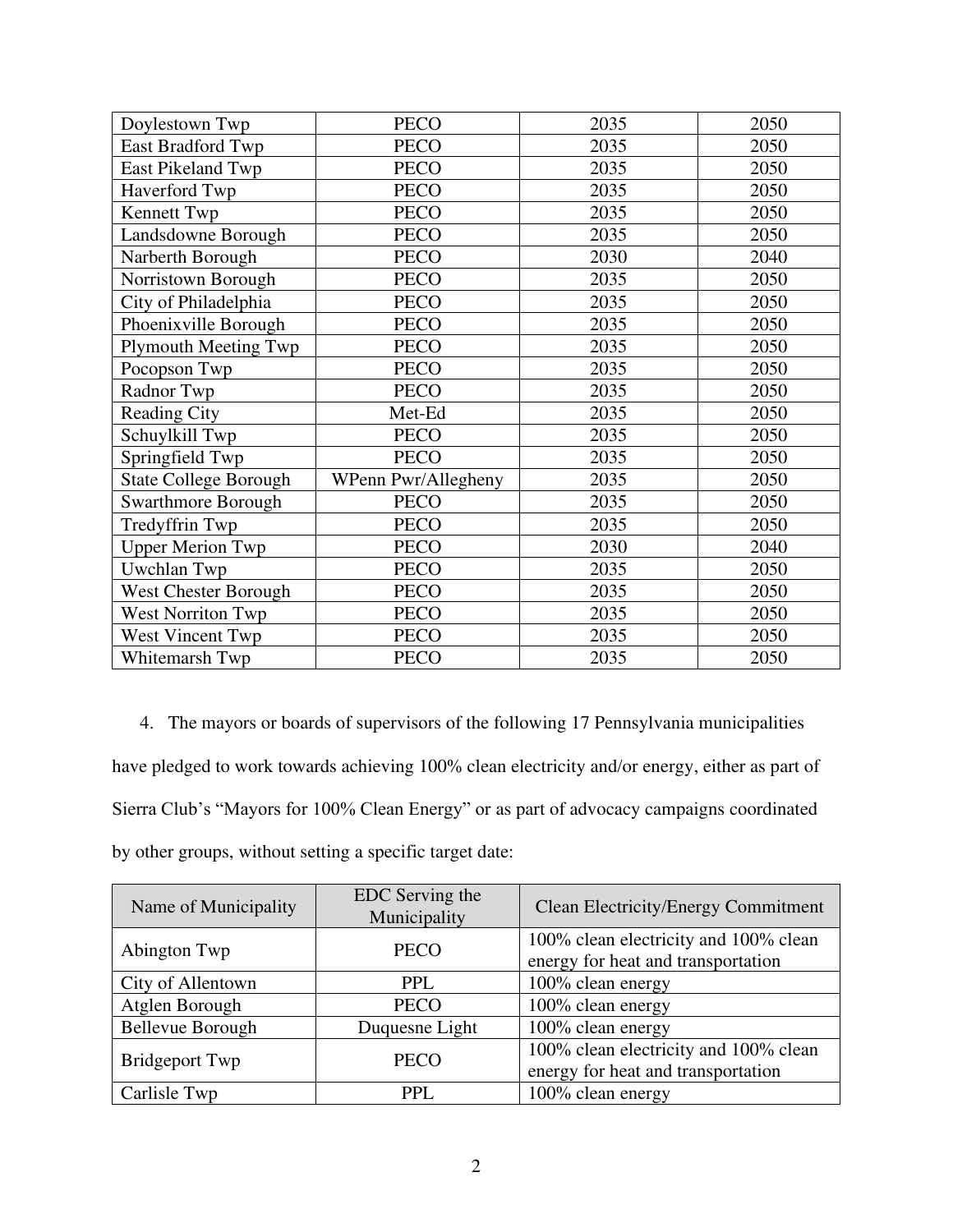| Charlestown Twp           | 100% clean electricity and 100% clean<br><b>PECO</b><br>energy for heat and transportation |                                         |  |
|---------------------------|--------------------------------------------------------------------------------------------|-----------------------------------------|--|
| City of Bethlehem         | <b>PPL</b>                                                                                 | 100% clean energy                       |  |
| City of Pittsburgh        | Duquesne Light                                                                             | 100% clean energy                       |  |
| Collegeville Borough      | <b>PECO</b>                                                                                | 100% clean energy                       |  |
| Easton                    | Met-Ed                                                                                     | Meeting the clean energy targets of the |  |
|                           |                                                                                            | Paris Agreement                         |  |
| Ferguson Twp              | WPenn Pwr/Allegheny                                                                        | 100% clean electricity and 100% clean   |  |
|                           |                                                                                            | energy for heat and transportation      |  |
| <b>Forest Hills</b>       | Duquesne Light                                                                             | 100% clean electricity and 100% clean   |  |
|                           |                                                                                            | energy for heat and transportation      |  |
| Kennett Square Borough    | <b>PECO</b>                                                                                | 100% clean energy                       |  |
| City of Lancaster         | <b>PPL</b>                                                                                 | 100% clean electricity and 100% clean   |  |
|                           |                                                                                            | energy for heat and transportation      |  |
| Millvale Borough          | Duquesne Light                                                                             | 100% clean energy                       |  |
| <b>Sharpsburg Borough</b> | Duquesne Light                                                                             | 100% clean energy                       |  |
| West York Borough         | Met-Ed                                                                                     | 100% clean electricity and 100% clean   |  |
|                           |                                                                                            | energy for heat and transportation      |  |

5. This concludes my affidavit.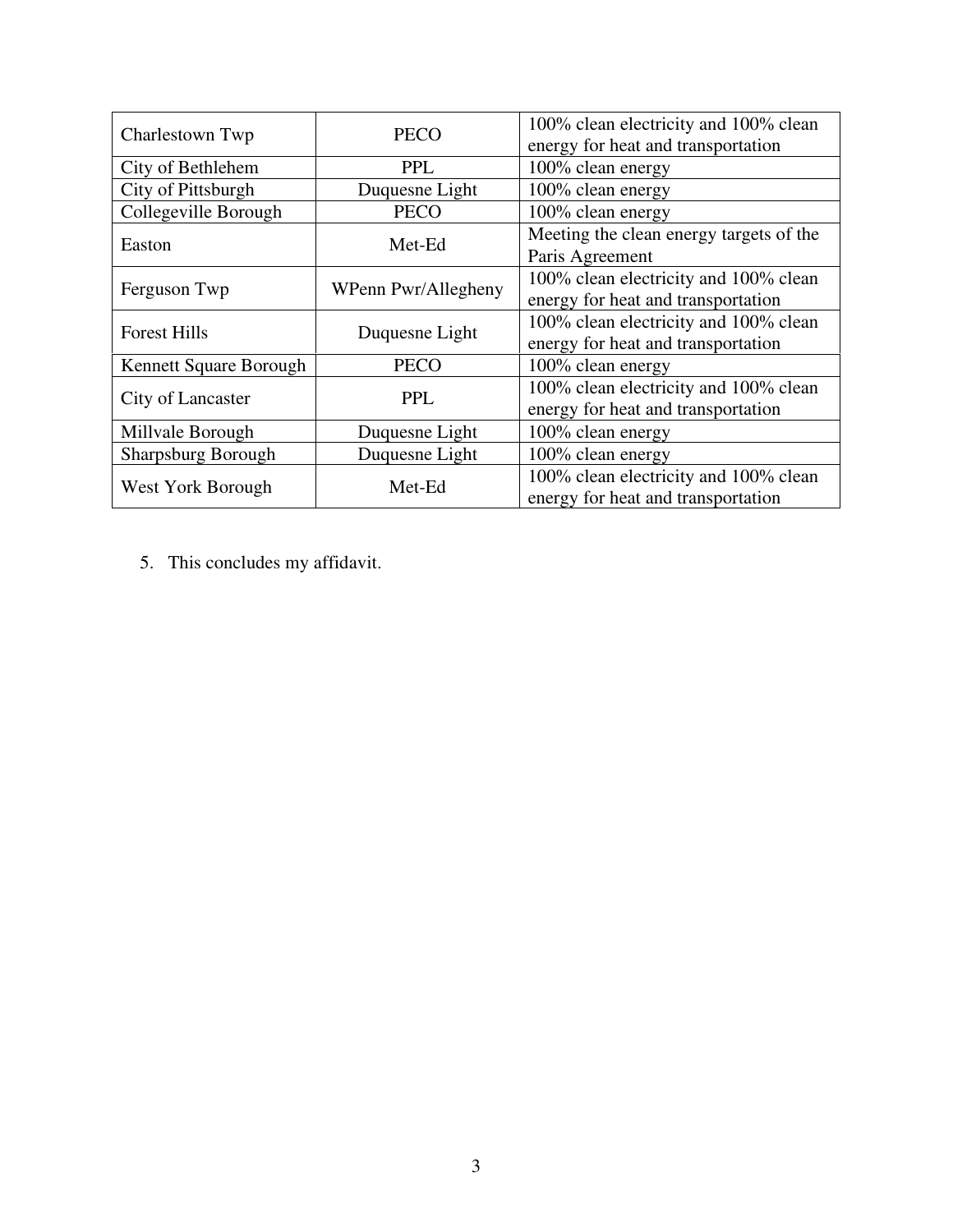## **ATTESTATION**

 I am the witness identified in the foregoing affidavit. I have read the affidavit and am familiar with its contents. The facts set forth herein are true to the best of my knowledge, information, and belief.

James Wylie

 James J Wylie April 26, 2020

State Of Virginia County Of Prince William

Subscribed and sworn to before me Atm Alam (Notary Publuc )

this 26thday of April, 2020 By James J Wylie.

 $\sqrt{2}$ 

Notary Public

My Commission expires: 06/30/2020

Notarized online using audio-video communication

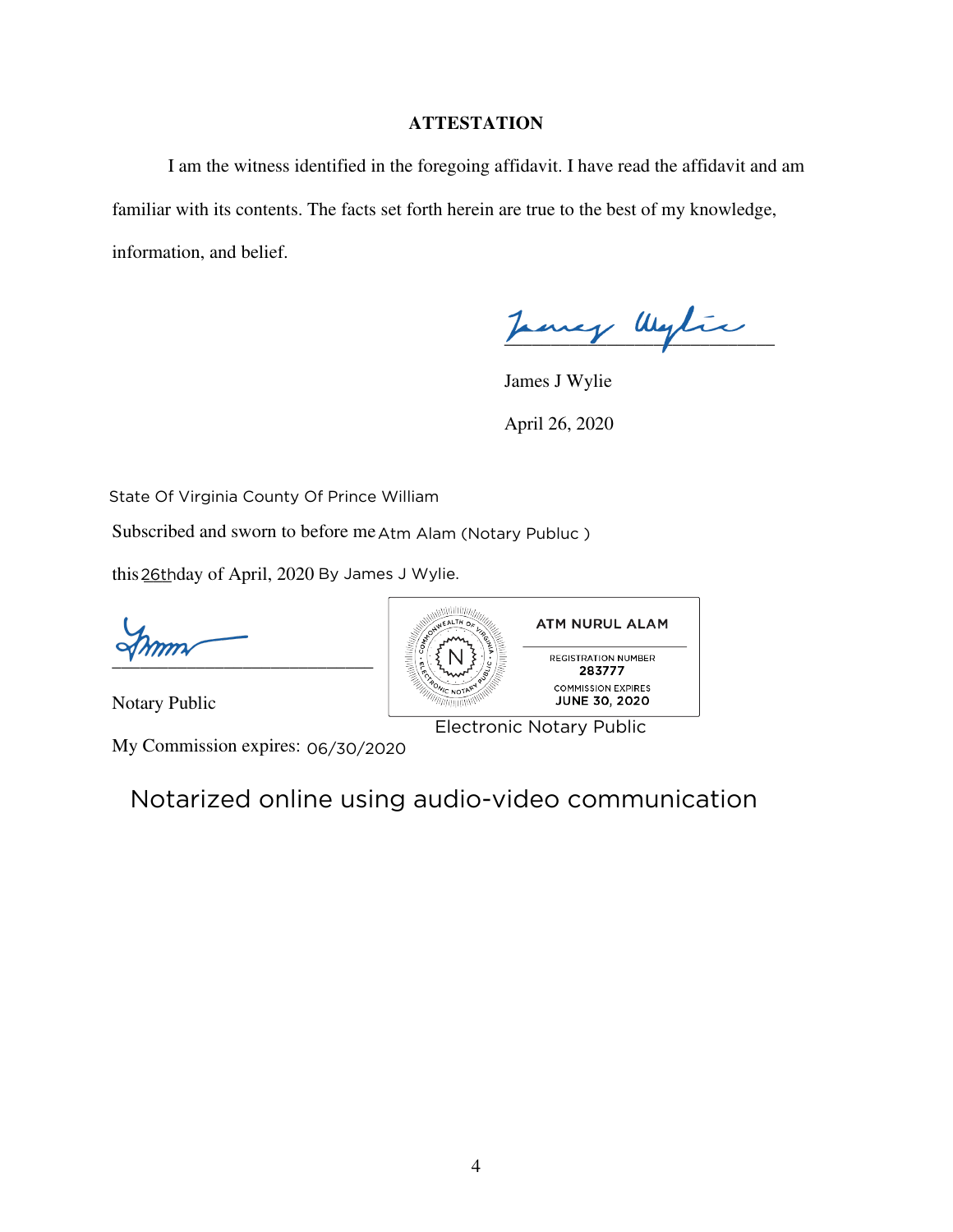# **CERTIFICATE OF SERVICE**

I hereby certify that I have this day served a true copy of the foregoing document, the Comments of the Environmental Stakeholders, electronically filed today at the Pennsylvania Public Utility Commission, via e-mail upon the parties of Docket No. M-2020-3015228, listed below, in accordance with the requirements of 52 Pa. Code § 1.54 (relating to service by a party).

| Derrick P. Williamson, Esq.                 | Andrew J. Melman                           |
|---------------------------------------------|--------------------------------------------|
| Barry A Naum, Esq.                          | 625 E Lancaster Ave., Apt B102             |
| Spilman Thomas & Battle PLLC                | Wynnewood, PA 19096                        |
| 1100 Bent Creek Boulevard, Suite 101        | ajmelman@comcast.net                       |
| Mechanicsburg, PA 17050                     | gogreengizmos@gmail.com                    |
| dwilliamson@spilmanlaw.com                  | <b>Representing Andrew Melman</b>          |
| bnaum@spilmanlaw.com                        |                                            |
| sstoner@spilmanlaw.com                      |                                            |
| Representing Industrial Energy Consumers of |                                            |
| PA                                          |                                            |
|                                             |                                            |
|                                             |                                            |
| Darryl A. Lawrence, Esq.                    | Kenneth Zenkevich                          |
| <b>Office of Consumer Advocate</b>          | 1313 Macon Avenue                          |
| 555 Walnut Street, 5th Floor Forum Place    | Pittsburgh, PA 15218-1218                  |
| Harrisburg, PA 17101-1923                   | ken.zenkevich@icloud.com                   |
| dlawrence@paoca.org                         | Representing Kenneth Zenkevich             |
| Representing the Office of the Consumer     |                                            |
| Advocate                                    |                                            |
|                                             |                                            |
| Elizabeth R. Marx, Esq.                     | Katherine Hamilton                         |
| John Sweet, Esq.                            | <b>Advanced Energy Management Alliance</b> |
| Ria Pereira, Esq.                           | 1701 Rhode Island Ave NW                   |
| Pennsylvania Utility Law Project            | Washington, DC 20036                       |
| 118 Locust Street                           | katherine@aem-alliance.org                 |
| Harrisburg, PA 17101                        | Representing Advanced Energy Management    |
| jsweetpulp@palegalaid.net                   | <b>Alliance</b>                            |
| emarxpulp@palegalaid.net                    |                                            |
| rpereirapulp@palegalaid.net                 |                                            |
| Representing CAUSE-PA                       |                                            |
|                                             |                                            |